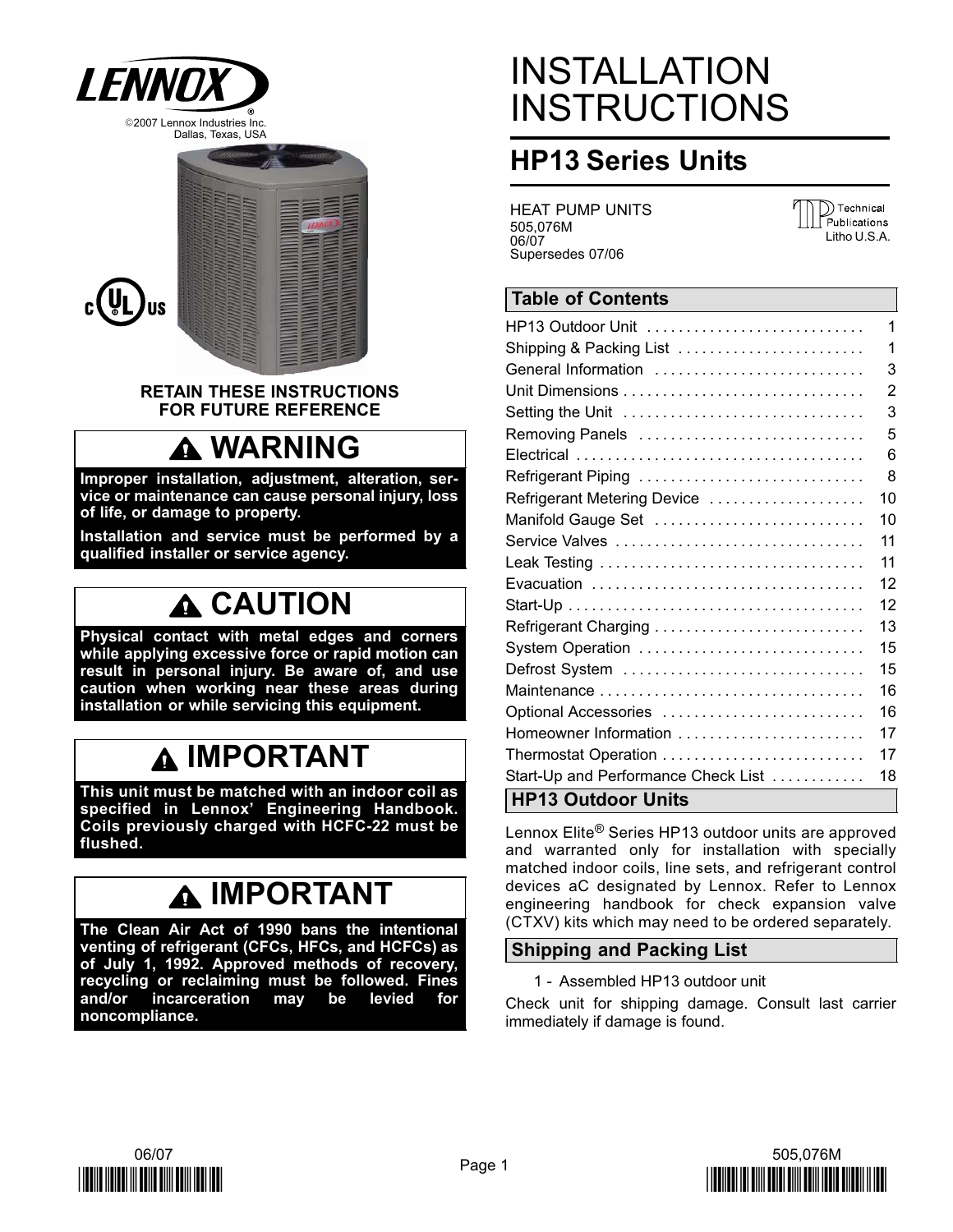| <b>HP13</b> | A        | в            | ◠<br>v        | D                           | Е           | Е           | G            | н            | м            | v<br>n       |  |  |  |  |  |  |  |  |
|-------------|----------|--------------|---------------|-----------------------------|-------------|-------------|--------------|--------------|--------------|--------------|--|--|--|--|--|--|--|--|
| $-018$      | 35 (889) | 27 (686)     | 28 (711)      |                             |             |             |              |              |              |              |  |  |  |  |  |  |  |  |
| $-024$      | 35 (889) | 27 (686)     | 28 (711)      |                             |             |             |              |              |              |              |  |  |  |  |  |  |  |  |
| $-030$      | 31 (787) | 27 (686)     | 28 (711)      |                             |             |             |              |              |              |              |  |  |  |  |  |  |  |  |
| $-036$      | 35 (889) | 27 (686)     | 28 (711)      |                             |             |             |              |              |              |              |  |  |  |  |  |  |  |  |
| $-042$      | 35 (889) | 30-1/2 (775) | 35 (889)      | 13-7/8 (352)<br>7-3/4 (197) |             | $3-1/4(83)$ | 27-1/8 (689) | $3-5/8$ (92) | $4-1/2(114)$ | 20-5/8 (524) |  |  |  |  |  |  |  |  |
| $-048$      | 39 (991) | 30-1/2 (775) | 35 (889)      |                             |             |             |              |              |              |              |  |  |  |  |  |  |  |  |
| $-060$      | 39 (991) | 35-1/2 (902) | 39-1/2 (1003) | 16-7/8 (429)                | 8-3/4 (222) | $3-1/8(79)$ | 30-3/4 (781) | 4-5/8 (117)  | $3-3/4$ (95) | 26-7/8 (683) |  |  |  |  |  |  |  |  |
|             |          |              |               |                             |             |             |              |              |              |              |  |  |  |  |  |  |  |  |







<span id="page-1-0"></span>Unit Dimensions − inches (mm)

### HP13 BASE WITH ELONGATED LEGS





### HP13 PARTS ARRANGEMENT

RUN CAPACITOR DEFROST BOARD CONTACTOR REVERSING VALVE CONNECTION <sub>FILTER DRIER/</sub> LIQUID LINE CONNECTIONS OUTDOOR FAN COMPRESSOR HIGH PRESSURE<br>SWITCH<br>(−018 MODEL ONLY) VAPOR LINE VAPOR VALVE AND GAUGE PORT/SUCTION LINE CONNECTIONS SUCTION LINE LIQUID LINE **CONNECTION**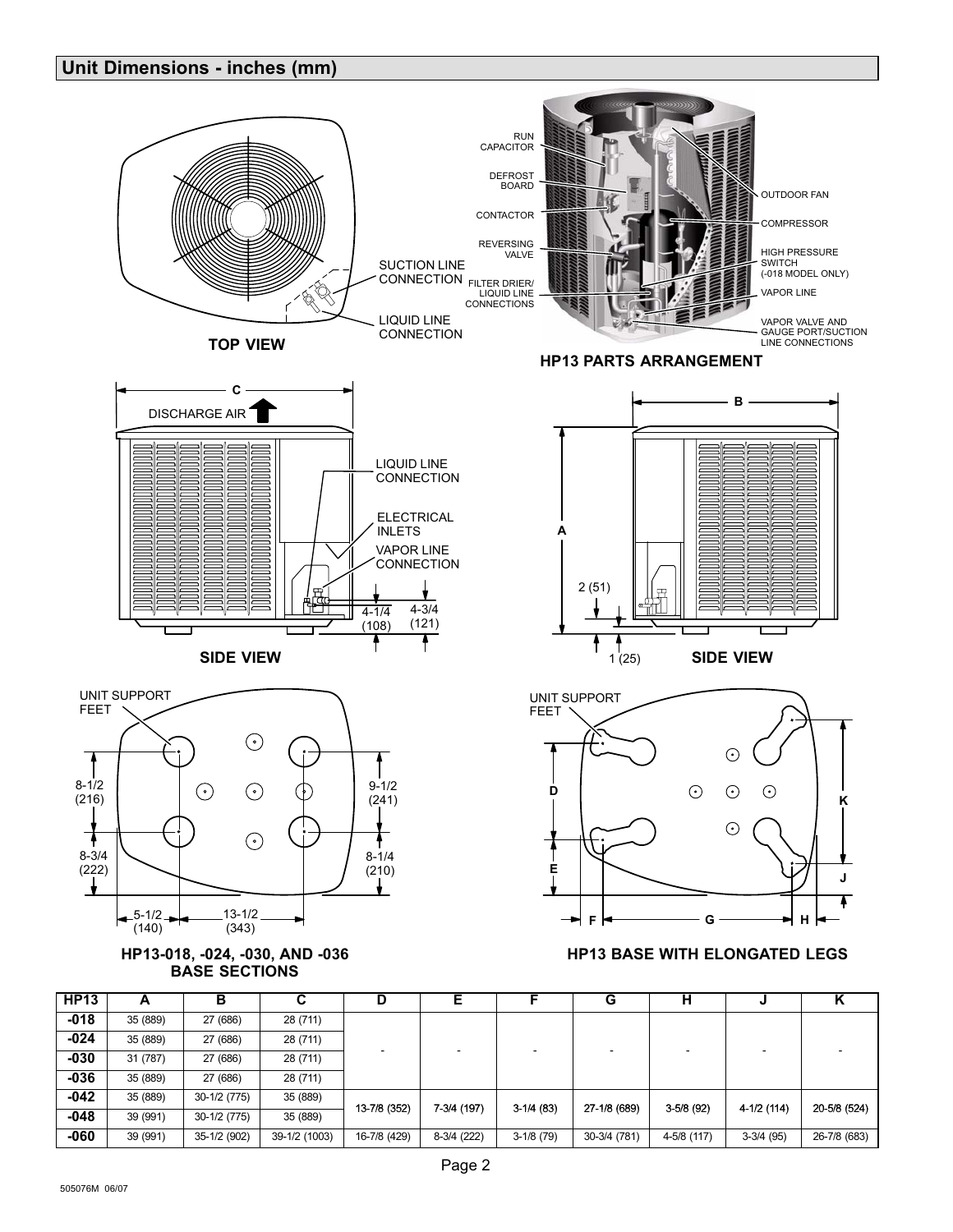## WARNING

<span id="page-2-0"></span>This product and/or the indoor unit it is matched with may contain fiberglass wool.

Disturbing the insulation during installation, maintenance, or repair will expose you to fiberglass wool dust. Breathing this may cause lung cancer. (Fiberglass wool is known to the State of California to cause cancer.)

Fiberglass wool may also cause respiratory, skin, and eye irritation.

To reduce exposure to this substance or for further information, consult material safety data sheets available from address shown below, or contact your supervisor.

> Lennox Industries Inc. P.O. Box 799900 Dallas, TX 75379−9900

### General Information

These instructions are intended as a general guide and do not supersede national or local codes in any way. Authorities having jurisdiction should be consulted before installation.

When servicing or repairing HVAC components, ensure the fasteners are appropriately tightened. Table 1 shows torque values for fasteners.

| <b>Parts</b>        | <b>Recommended Torque</b> |              |  |  |  |  |
|---------------------|---------------------------|--------------|--|--|--|--|
| Service valve cap   | $8$ ft.- lb.              | <b>11 NM</b> |  |  |  |  |
| Sheet metal screws  | 16 in .- lb.              | 2 NM         |  |  |  |  |
| Machine screws #10  | 28 in - lb.               | 3 NM         |  |  |  |  |
| Compressor bolts    | 90 in .- lb.              | <b>10 NM</b> |  |  |  |  |
| Gauge port seal cap | 8 ft.- lb.                | <b>11 NM</b> |  |  |  |  |

#### Table 1. Torque Requirements

### Setting the Unit

### **A CAUTION**

In order to avoid injury, take proper precaution when lifting heavy objects.

Outdoor units operate under a wide range of weather conditions; therefore, several factors must be considered when positioning the outdoor unit.

Position the unit to allow adequate airflow and servicing clearance. Maintain a minimum clearance of 24 inches (610 mm) between multiple units as illustrated in figure 1.

1. Place a sound-absorbing material, such as Isomode, under the unit if it will be installed in a location or position that will transmit sound or vibration to the living area or adjacent buildings.

- 2. Install the unit high enough above ground or roof to allow adequate drainage of defrost water and prevent ice build-up.
- 3. In heavy snow areas, do not locate unit the where snowdrifts will likely build. The unit base should be elevated above the depth of average snows.

NOTE - Elevation of the unit may be accomplished by constructing a frame using suitable materials. If a support frame is constructed, it must not block drain holes in unit base.

- 4. Locate the unit so prevailing winter winds will not blow into the coil.
- 5. Locate unit away from overhanging roof lines which would allow water or ice to drop on, or in front of, coil or into unit.



#### ÍÍÍÍÍÍÍÍÍÍÍÍÍÍ NOTES:

Service clearance of 30 in. (762 mm) must be maintained on one of the sides adjacent to the control box.

Clearance to one of the other three sides must be 36 in. (914 mm)

Clearance to one of the remaining two sides may be 12 in. (305 mm) and the final side may be 6 in. (152 mm).

A clearance of 24 in. (610 mm) must be maintained between two units.

48 in. (1219 mm) clearance required on top of unit.

### Figure 1. Installation Clearances

### SLAB MOUNTING

When installing unit at grade level, the top of the slab should be high enough above grade so that water from higher ground will not collect around the unit. The slab should have a slope tolerance away from the building of 2 degrees or 2 inches per 5 feet (50 mm per 1500 mm) to prevent ice build-up under the unit during a defrost cycle.

NOTE − If necessary for stability, anchor unit to slab as described in "Stabilizing unit on uneven surfaces".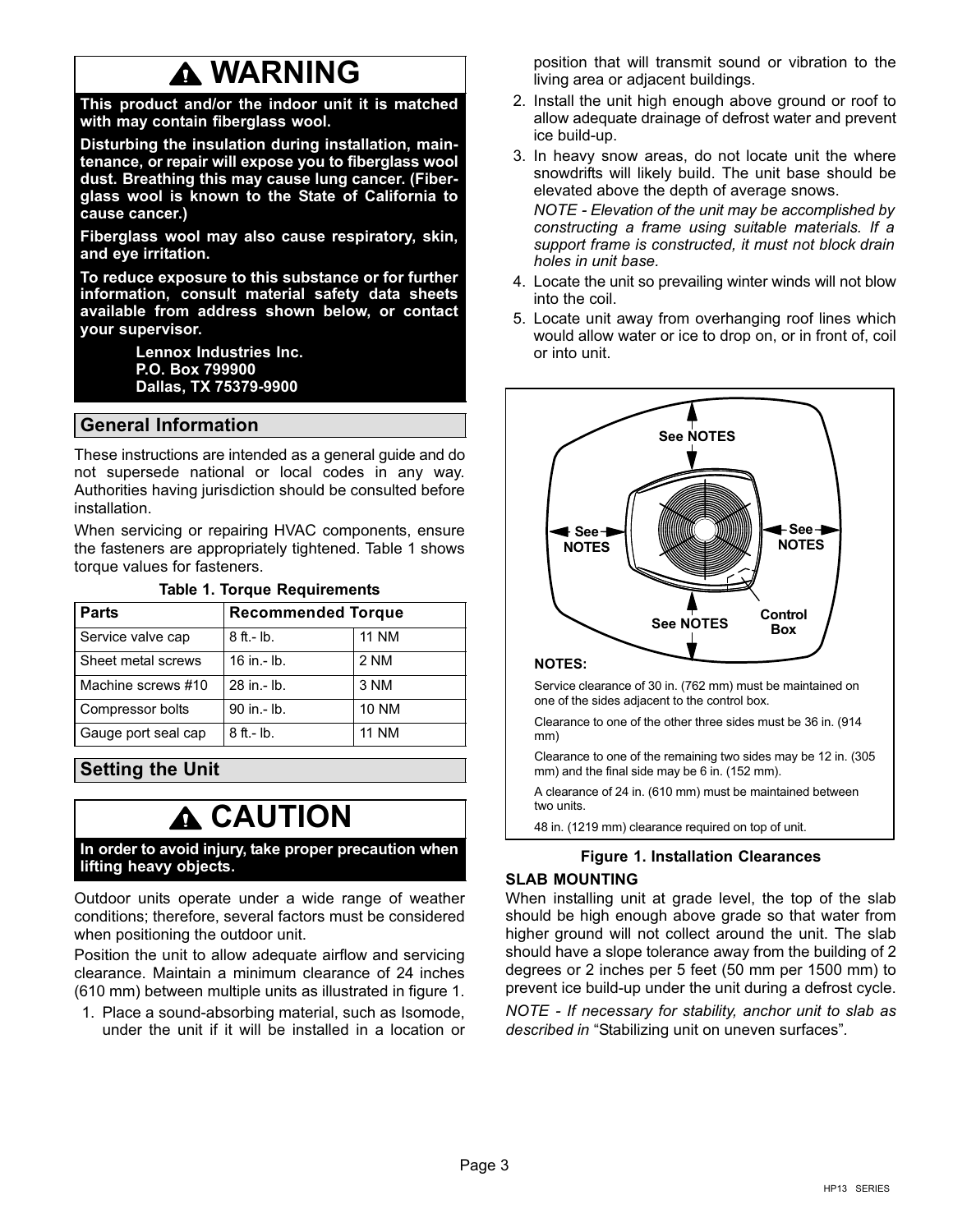

### Figure 2. Slab Mounting Options ELEVATING THE UNIT (SMALL−BASE UNITS)

If additional elevation is necessary, raise the unit by extending the length of the unit support feet. This may be done by cutting four equal true−cut lengths of Schedule (SCH) 40, 4" (101.6mm) piping to the height required as illustrated in figure 3.

NOTE − Keep the height of extenders short enough to ensure a sturdy installation. If it is necessary to extend further, consider a different type of field−fabricated framework that is sturdy enough for greater heights.

The inside diameter of the 4" (101.6mm) piping is approximately 0.25" (6.35mm) greater than the pre−installed feet on the unit. Devise a shim that will take up the space and hold the extenders onto the feet during this procedure. Small strips of 0.125" (3.175mm) thick adhesive foam may be used. One or two small 1" (25.4mm) square strips should be adequate to hold the extender in place.



Figure 3. Elevated Slab Mounting using Feet Extenders (Small−Base Units)

### ELEVATING THE UNIT (LARGER−BASE UNITS)

Unlike the small−base units which use round feet, the larger−base units are outfitted with elongated feet as illustrated in figure 4. which uses a similar method for elevating the unit height.

If additional elevation is necessary, raise the unit by extending the length of the unit support feet. This may be done with 2" SCH 40 female threaded adapter. The specified coupling will fit snuggly into the recess portion of the feet. Additional couplers can be used to make additional adjustments to the level of the unit.

NOTE − Keep the height of extenders short enough to ensure a sturdy installation. If it is necessary to extend further, consider a different type of field−fabricated framework that is sturdy enough for greater heights.



Figure 4. Elevated Slab Mounting using Feet Extenders (Larger−Base Units)

### STABILIZING UNIT ON UNEVEN SURFACES

To help stabilize an outdoor unit, some installations may require strapping the unit to the pad using brackets and anchors commonly available in the marketplace.



Figure 5. Elevated Slab Mounting using Feet **Extenders**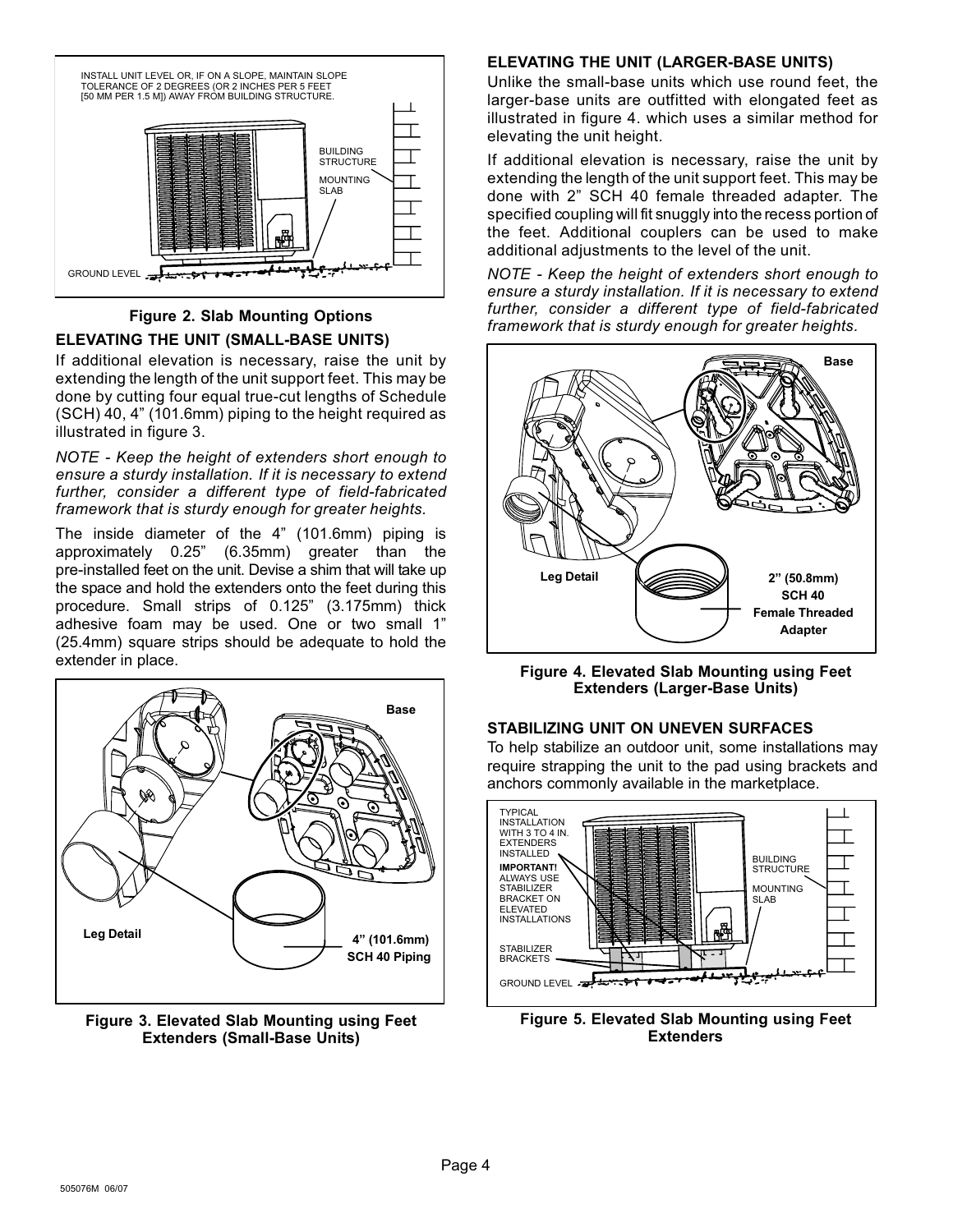### **A IMPORTANT**

<span id="page-4-0"></span>Unit Stabilizer Bracket Use (field−provided): Always use stabilizers when unit is raised above the factory height. (Elevated units could become unstable in gusty wind conditions).

Stabilizers may be used on factory height units when mounted on unstable or uneven surface.

With unit positioned at installation site, remove two side louvered panels to expose the unit base pan. Install the brackets as illustrated in figure 6 using conventional practices; replace the panels after installation is complete.



Figure 6. Installing Stabilizer Brackets

### ROOF MOUNTING

Install unit 6" (152 mm) above the roof surface to avoid ice build−up around the unit. Locate the unit above a load bearing wall or area of the roof that can adequately support the unit. Consult local codes for rooftop applications.

If unit cannot be located away from prevailing winter winds, construct a wind barrier sized at least the same height and width as outdoor unit. Position barrier 24" (610 mm) from the sides of the unit in direction of prevailing winds as illustrated in figure 7.



Figure 7. Rooftop Application with Wind Barrier

If unit cannot be located away from prevailing winter winds, construct a wind barrier sized at least the same height and width as outdoor unit. Position barrier 24" (610 mm) from the sides of the unit in direction of prevailing winds (fig. 7).

### Removing Panels

IMPORTANT! Do not allow panels to hang on unit by top tab. Tab is for alignment and not designed to support weight of panel. Panel shown slightly rotated to allow top tab to exit (or enter) top slot for removing (or installing) panel.



Figure 8. Removing/Installing Louvered Panels (Details A, B and C)

Remove the louvered panels as follows:

- 1. Remove 2 screws, allowing the panel to swing open slightly (see figure 8).
- 2. Hold the panel firmly throughout this procedure. Rotate bottom corner of panel away from hinge corner post until lower 3 tabs clear the slots (see figure 8, Detail B).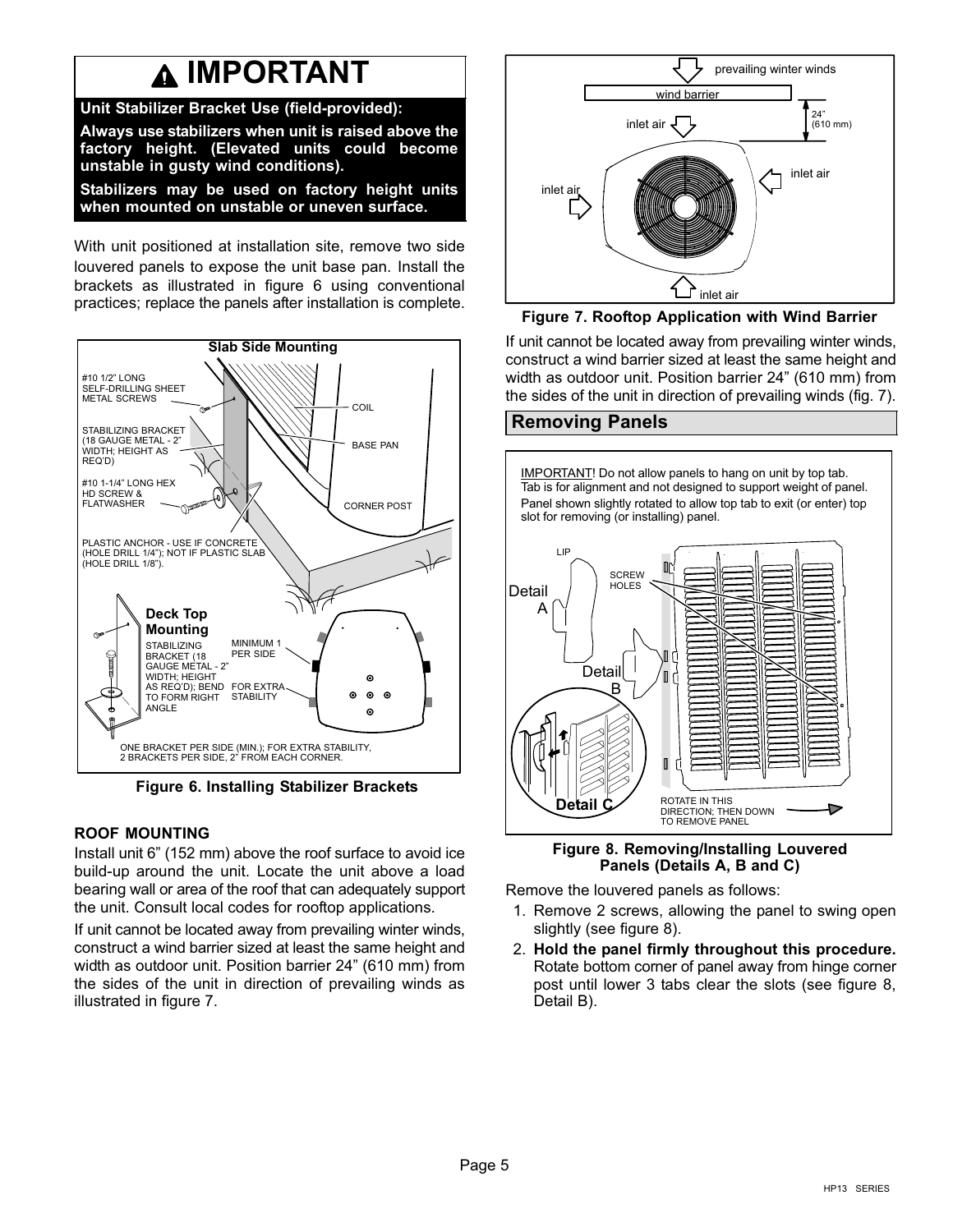<span id="page-5-0"></span>

Figure 9. Typical Field Wiring Diagram

3. Move panel down until lip of upper tab clears the top slot in corner post (see figure [8,](#page-4-0) Detail A).

### CAUTION

To prevent personal injury, or damage to panels, unit or structure, be sure to observe the following:

While installing or servicing this unit, carefully stow all removed panels out of the way, so that the panels will not cause injury to personnel, nor cause damage to objects or structures nearby, nor will the panels be subjected to damage (e.g., being bent or scratched).

While handling or stowing the panels, consider any weather conditions, especially windy conditions, that may cause panels to be blown around and battered.

Position and Install Panel-Position the panel almost parallel with the unit (figure [8](#page-4-0), Detail D) with the "screw side" as close to the unit as possible. Then, in a continuous motion:

- Slightly rotate and guide the lip of top tab inward (figure [8](#page-4-0), Details A and C); then upward into the top slot of the hinge corner post.
- Rotate panel to vertical to fully engage all tabs.
- Holding the panel's hinged side firmly in place, close the right−hand side of the panel, aligning the screw holes.

When panel is correctly positioned and aligned, insert the screws and tighten.



Figure 10. Removing/Installing Louvered Panels (Detail D)

### **Electrical**

In the U.S.A., wiring must conform with current local codes and the current National Electric Code (NEC). In Canada, wiring must conform with current local codes and the current Canadian Electrical Code (CEC).

Refer to the furnace or blower coil installation instructions for additional wiring application diagrams and refer to unit nameplate for minimum circuit ampacity and maximum overcurrent protection size.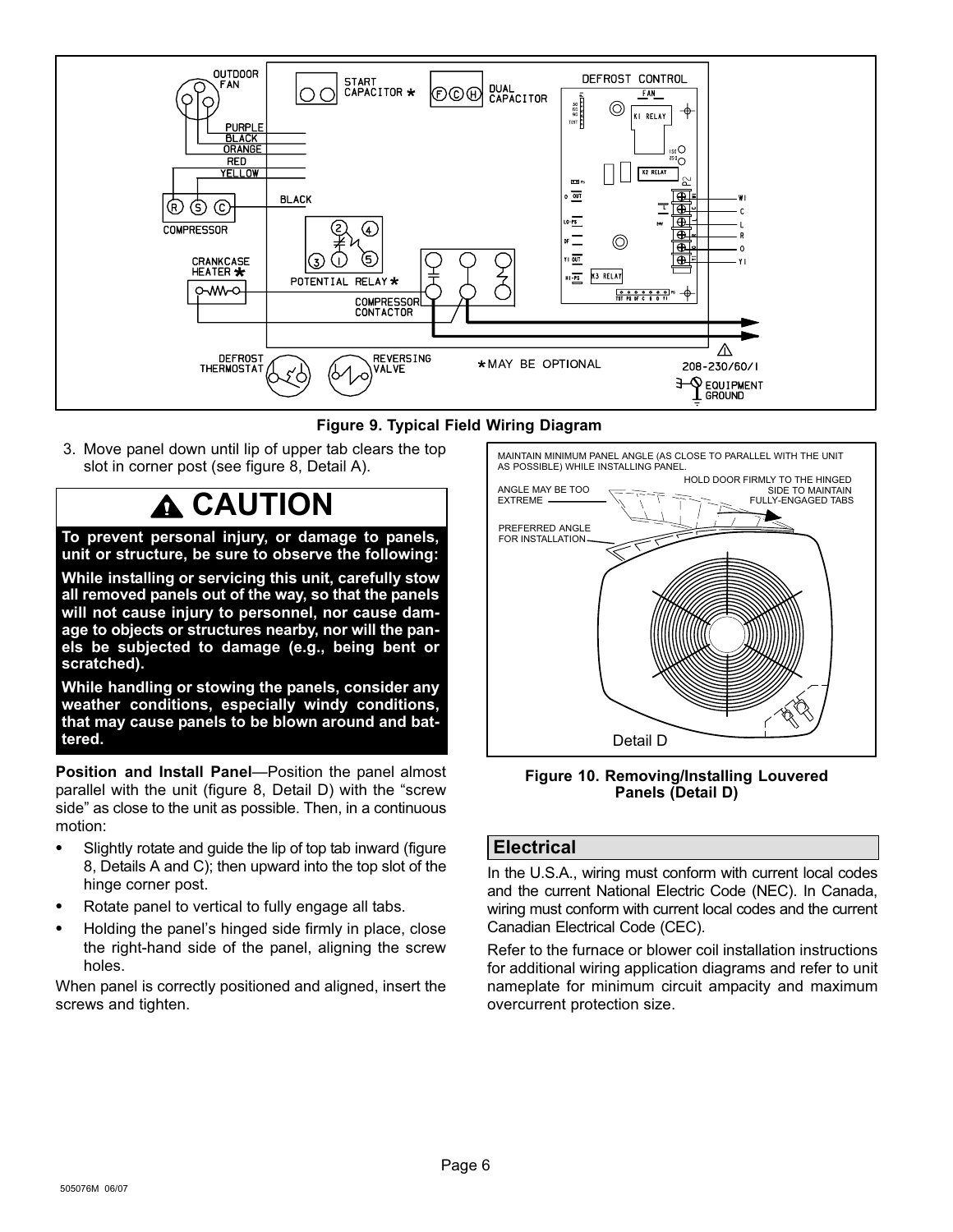## **A WARNING**

Electric Shock Hazard. Can cause injury or death. Unit must be grounded in accordance with national and local codes.

Line voltage is present at all components when unit is not in operation on units with single-pole contactors. Disconnect all remote electric power supplies before opening access panel. Unit may have multiple power supplies.

- 1. Install line voltage power supply to unit from a properly sized disconnect switch.
- 2. Ground unit at unit disconnect switch or to an earth ground.

NOTE − To facilitate conduit, a hole is in the bottom of the control box. Connect conduit to the control box using a proper conduit fitting.

NOTE − Units are approved for use only with copper conductors. 24V, Class II circuit connections are made in the low voltage junction box. Refer to figure [9](#page-5-0) for field wiring diagram.

NOTE − For proper voltages, select thermostat wire gauge per the following chart:

| Wire run length      | AWG# | <b>Insulation type</b>   |
|----------------------|------|--------------------------|
| less than 100' (30m) | 18   | color-coded, temperature |
| more than 100' (30m) | 16   | rating 35°C minimum      |

NOTE − A complete unit wiring diagram is located inside the unit control box cover.

3. Install room thermostat (ordered separately) on an inside wall approximately in the center of the conditioned area and 5 feet (1.5 m) from the floor. It should not be installed on an outside wall or where it can be effected by sunlight, drafts or vibrations.

4. Install low voltage wiring from outdoor to indoor unit and from thermostat to indoor unit. See figures 11 and 12.



Figure 11. Outdoor Unit and Blower Unit Thermostat Designations



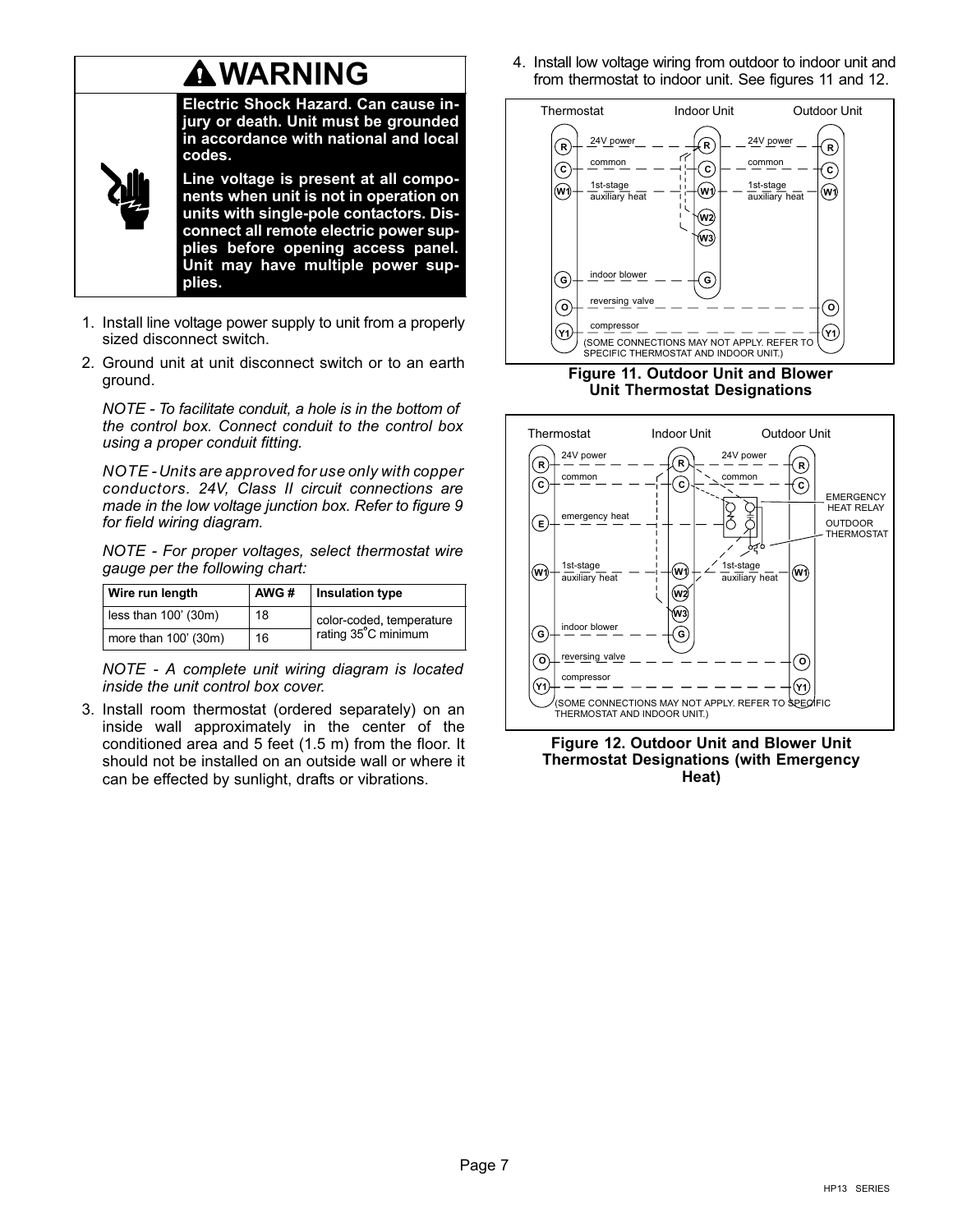### <span id="page-7-0"></span>Refrigerant Piping

Field refrigerant piping consists of liquid and vapor lines from the outdoor unit (sweat connections) to the indoor coil (flare or sweat connections).

Use Lennox L15 (sweat, non-flare) series line sets as shown in table 2 or use field-fabricated refrigerant lines. Refer to Refrigerant Piping Guide (Corp. 9351−L9) for proper size, type, and application of field−fabricated lines. Field connection sizes are also listed in table 2.

| Model                      | <b>Field</b><br><b>Connections</b> |                       | <b>Recommended Line Set</b> |                               |                                                  |  |
|----------------------------|------------------------------------|-----------------------|-----------------------------|-------------------------------|--------------------------------------------------|--|
|                            | Liquid<br>Line                     | Vapor<br>Line         | Liquid<br>Line              | Vapor<br>Line                 | L15<br><b>Line Sets</b>                          |  |
| $-018$<br>$-024$<br>$-030$ | $3/8$ in.<br>$(10 \text{ mm})$     | $3/4$ in<br>$(19$ mm) | $3/8$ in.<br>(10<br>mm)     | $3/4$ in<br>$(19$ mm $)$      | $L15 - 41$<br>15 ft. $-50$ ft.<br>(4.6 m - 15 m) |  |
| $-036$<br>$-042$<br>$-048$ | $3/8$ in.<br>$(10 \text{ mm})$     | $7/8$ in<br>(22 mm)   | $3/8$ in.<br>(10<br>mm)     | $7/8$ in<br>$(22 \text{ mm})$ | $L15-65$<br>15 ft. - 50 ft.<br>$(4.6 m - 15 m)$  |  |
| $-060$                     | $3/8$ in.<br>$(10 \text{ mm})$     | 1-1/8 in.<br>(29 mm)  | $3/8$ in.<br>(10<br>mm)     | $1 - 1/8$ in.<br>$(29$ mm $)$ | Field<br>Fabricated                              |  |

Table 2. Refrigerant Line Sets

NOTE − Units are designed for line sets of up to fifty feet (15 m). For applications longer than fifty feet, consult the Lennox Refrigerant Piping Guide (Corp. 9351−L9). Select line set diameters from table 2 to ensure that oil returns to the compressor.

### INSTALLING REFRIGERANT LINE

Pay close attention to line set isolation during installation of any heat pump or a/c system. When properly isolated from building structures (walls, ceilings. floors), the refrigerant lines will not create unnecessary vibration and subsequent noises. Also, consider the following when placing and installing a high−efficiency outdoor unit:

1. Placement-Some localities are adopting sound ordinances based on the unit's noise level observed from the adjacent property, not from the installation property. Install the unit as far as possible from the property line. When possible, do not install the unit directly outside a window. Glass has a very high level of sound transmission. Figure 13 shows how to place the outdoor unit and line set.



Figure 13. Outside Unit Placement and Installation

2. Line Set Isolation-The following illustrations demonstrate procedures which ensure proper refrigerant line set isolation. Figure 14 shows how to install line sets on horizontal runs. Figure [15](#page-8-0) shows how to install line sets on vertical runs. Figure [16](#page-8-0) shows how to make a transition from horizontal to vertical.



Figure 14. Refrigerant Line Sets: Installing Horizontal Runs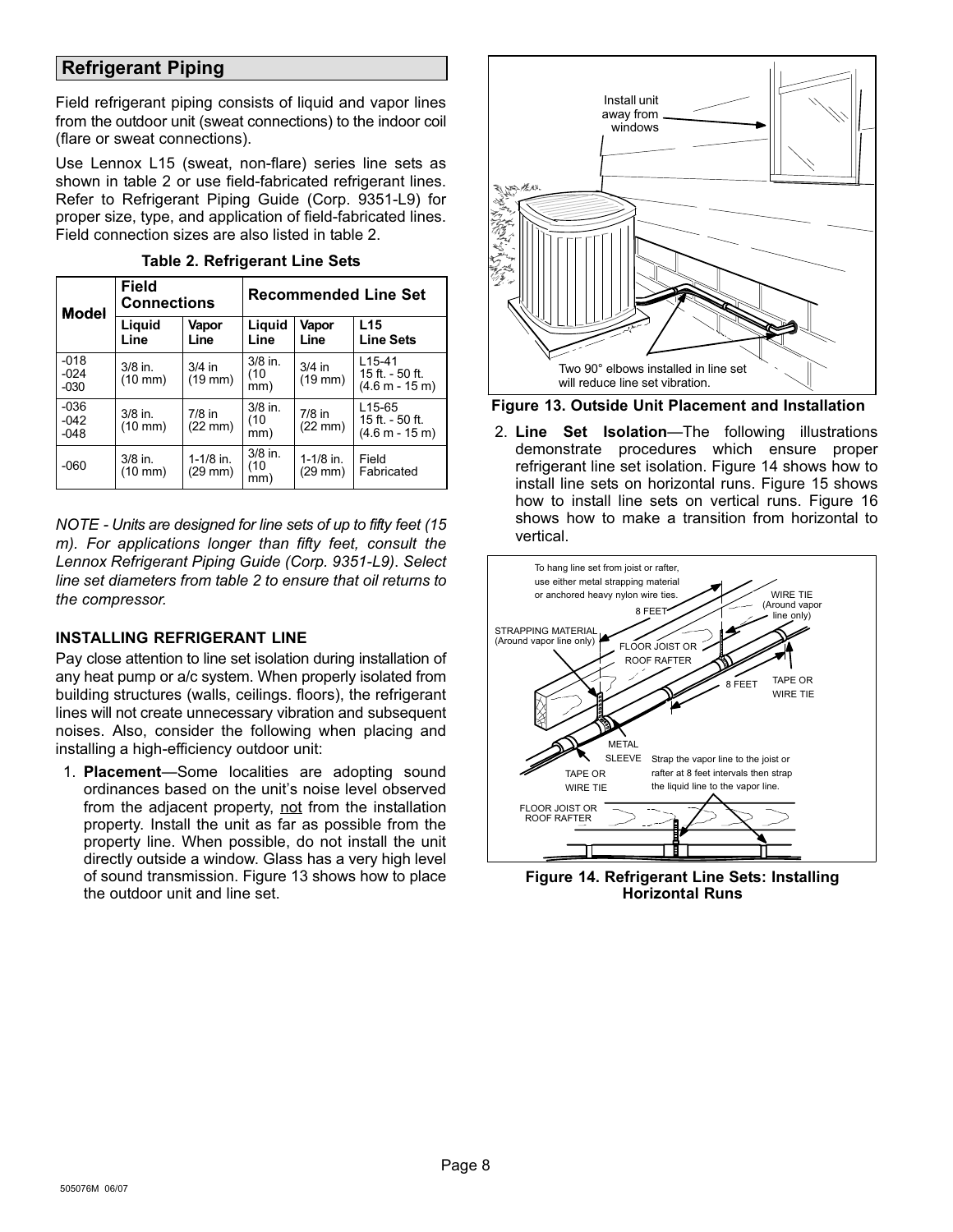<span id="page-8-0"></span>

Figure 15. Refrigerant Line Sets: Installing Vertical Runs (New Construction Shown)



Figure 16. Refrigerant Line Sets: Transition from Vertical to Horizontal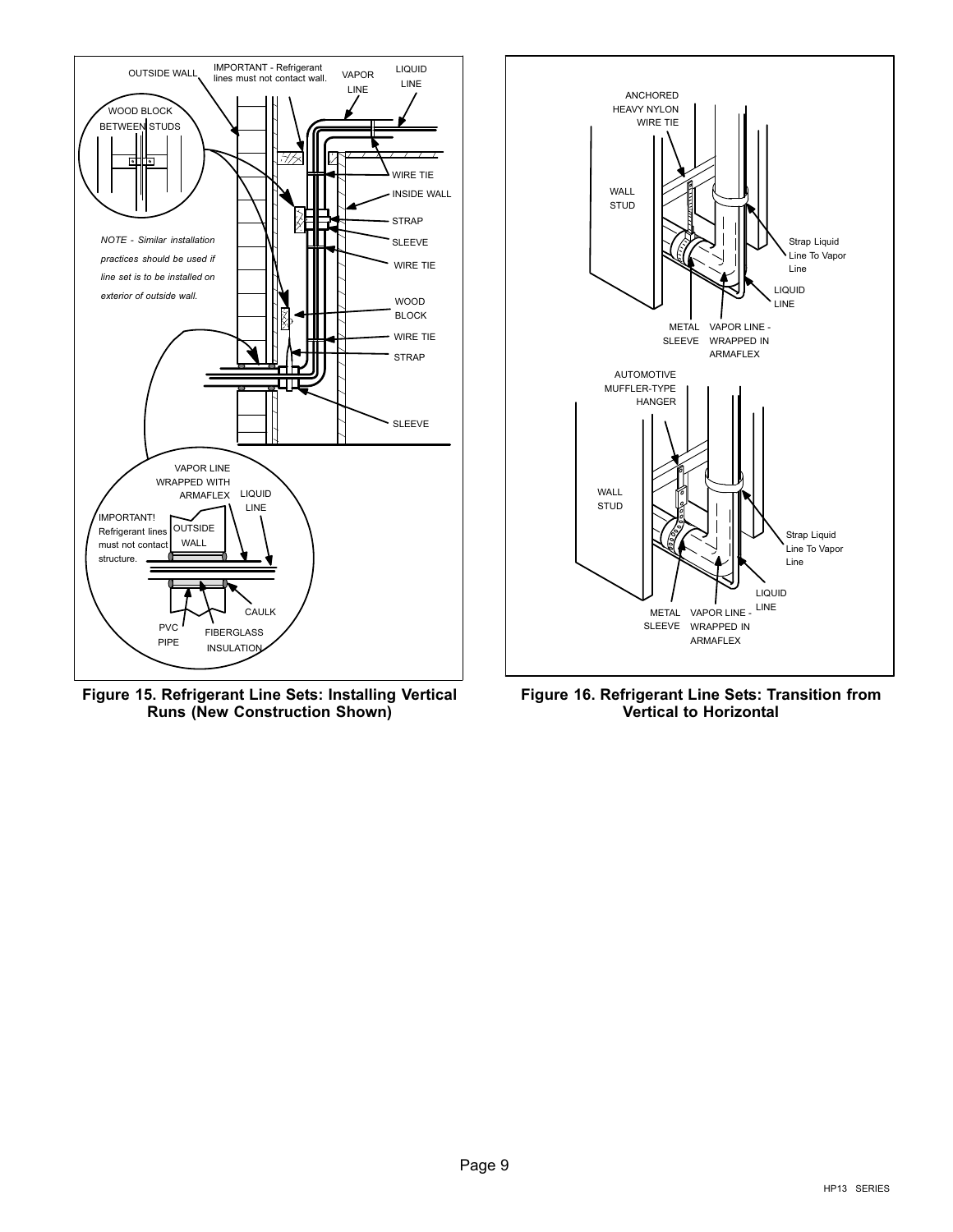#### <span id="page-9-0"></span>BRAZING CONNECTION PROCEDURE

- 1. Cut ends of the refrigerant lines square (free from nicks or dents). Debur the ends. The pipe must remain round, do not pinch end of the line.
- 2. Before making line set connections, use dry nitrogen to purge the refrigerant piping. This will help to prevent oxidation and the introduction of moisture into the system.
- 3. Use silver alloy brazing rods (5 or 6 percent minimum silver alloy for copper−to−copper brazing or 45 percent silver alloy for copper−to−brass or copper−to−steel brazing) which are rated for use with HCFC−22 refrigerant. Wrap a wet cloth around the valve body and the copper tube stub. Braze the line set to the service valve.
- 4. Wrap a wet cloth around the valve body and copper tube stub to protect it from heat damage during brazing. Wrap another wet cloth underneath the valve body to protect the base paint.

NOTE − The tube end must stay bottomed in the fitting during final assembly to ensure proper seating, sealing and rigidity.

5. If required, install a field−provided check expansion valve (approved for use with HCFC−22 refrigerant) in the liquid line at the indoor coil.

### Refrigerant Metering Device

HP13 units are used in check expansion valve (CTXV) systems only. See the Lennox Engineering Handbook for approved expansion valve match-ups and application information.

Check expansion valves equipped with Chatleff fittings are available from Lennox. Refer to the Engineering Handbook for applicable check expansion valves for use with specific match-ups. See table 3 for valve kits.

| Table 3                                  |                   |  |  |  |  |
|------------------------------------------|-------------------|--|--|--|--|
| <b>Indoor Check Expansion Valve Kits</b> |                   |  |  |  |  |
| Model                                    | <b>Kit Number</b> |  |  |  |  |
| HP13-018, -024, -030, -036               | LB-85759F         |  |  |  |  |
| HP13-042, -048                           | LB-85759G         |  |  |  |  |
| HP13-060                                 | 100188-01         |  |  |  |  |

## IMPORTANT

Failure to remove a fixed orifice when installing an expansion valve on the indoor coil will result in improper operation and damage to the system.

If you install a check expansion valve with an indoor coil that includes a fixed orifice, remove the orifice before the check expansion valve is installed. See figure 17 for installation of the check expansion valve.



Figure 17. Metering Device Installation

### Manifold Gauge Set

When checking the unit charge, use a manifold gauge set that is equipped with "low loss" hoses. Do not use a manifold gauge set with anything other than a "low loss" hose. See figure 18 for manifold gauge connections.



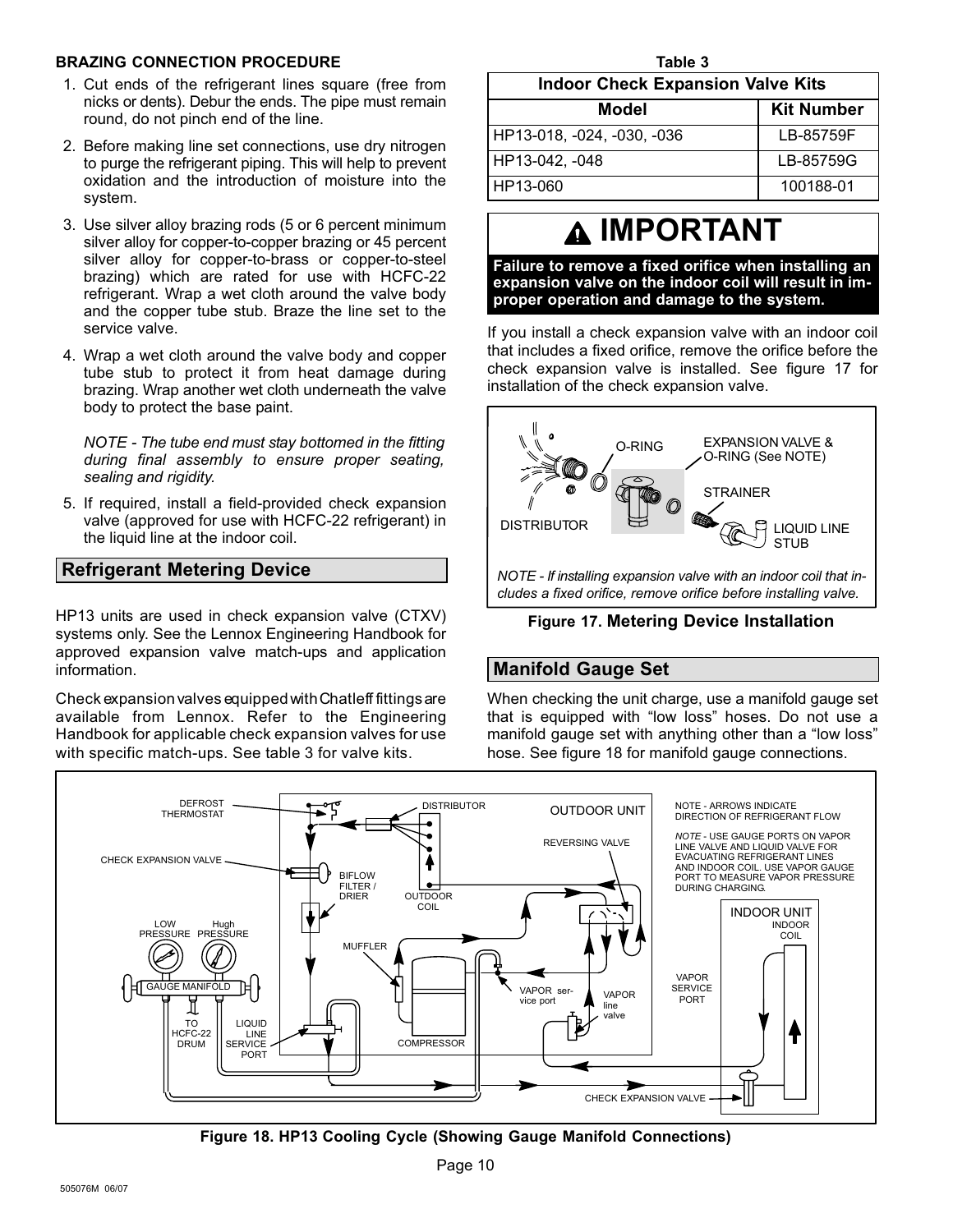### <span id="page-10-0"></span>Service Valves

The liquid line and vapor line service valves (figures 19 and 20) and gauge ports are used for leak testing, evacuating, charging and checking charge.



Figure 19. Front-Seated Liquid Line Service Valve

Each valve is equipped with a service port which has a factory−installed Schrader valve. A service port cap protects the Schrader valve from contamination and serves as the primary leak seal. After accessing, opening, closing valves, be sure to appropriately tighten the components [see table [1](#page-2-0) (on [Page 3\)](#page-2-0) for torque requirements].

### FRONT-SEATED SERVICE VALVE (LIQUID LINE)

The front-seated service valve is shown in figure 19. When this valve is closed, the service port is open to the line set. Access the service port and open and close valves as described in the following paragraphs.

### **A IMPORTANT**

Service valves are closed to the outdoor unit and open to line set connections. Do not open until refrigerant lines have been leak tested and evacuated. All precautions should be exercised in keeping the system free from dirt, moisture and air.

### TO ACCESS SCHRADER PORT:

- 1. Remove service port cap with an adjustable wrench.
- 2. Connect gauge to the service port.
- 3. When testing is completed, replace service port cap. Tighten finger tight; then torque per table [1](#page-2-0) [\(Page 3\)](#page-2-0).

### TO OPEN FRONT-SEATED SERVICE VALVES:

- 1. Remove stem cap with an adjustable wrench.
- 2. Use a service wrench with a hex−head extension (3/16" for liquid-line valve sizes; 5/16" for vapor-line valve sizes) to back the stem out counterclockwise as far as it will go.
- 3. Replace the stem cap. Tighten finger tight; then torque per table [1 \(Page 3\)](#page-2-0).

### TO CLOSE FRONT-SEATED SERVICE VALVES:

1. Remove the stem cap with an adjustable wrench.

- 2. Use a service wrench with a hex−head extension (3/16" for liquid-line valve sizes; 5/16" for vapor-line valve sizes) to turn the stem clockwise to seat the valve. Tighten it firmly.
- 3. Replace the stem cap. Tighten finger tight; then torque per table [1](#page-2-0) [\(Page 3\)](#page-2-0).

### Vapor Line Ball Valve

Ball-type service valves (see figure 20) function the same way as the other valves but cannot be rebuilt; if one fails, replace with a new valve. The ball valve is equipped with a service port with a factory−installed Schrader valve. A service port cap protects the Schrader valve from contamination and assures a leak−free seal.



Figure 20. Ball−Type Vapor Valve (Valve Closed)

### Leak Testing

After the line set has been connected to the indoor and outdoor units, check the line set connections and indoor unit for leaks.

### WARNING

Refrigerant can be harmful if it is inhaled. Refrigerant must be used and recovered responsibly.

Failure to follow this warning may result in personal injury or death.

### **AWARNING**



Fire, Explosion and Personal Safety Hazard.

Failure to follow this warning could result in damage, personal injury or death.

Never use oxygen to pressurize or purge refrigeration lines. Oxygen, when exposed to a spark or open flame, can cause damage by fire and/ or an explosion, that could result in personal injury or death.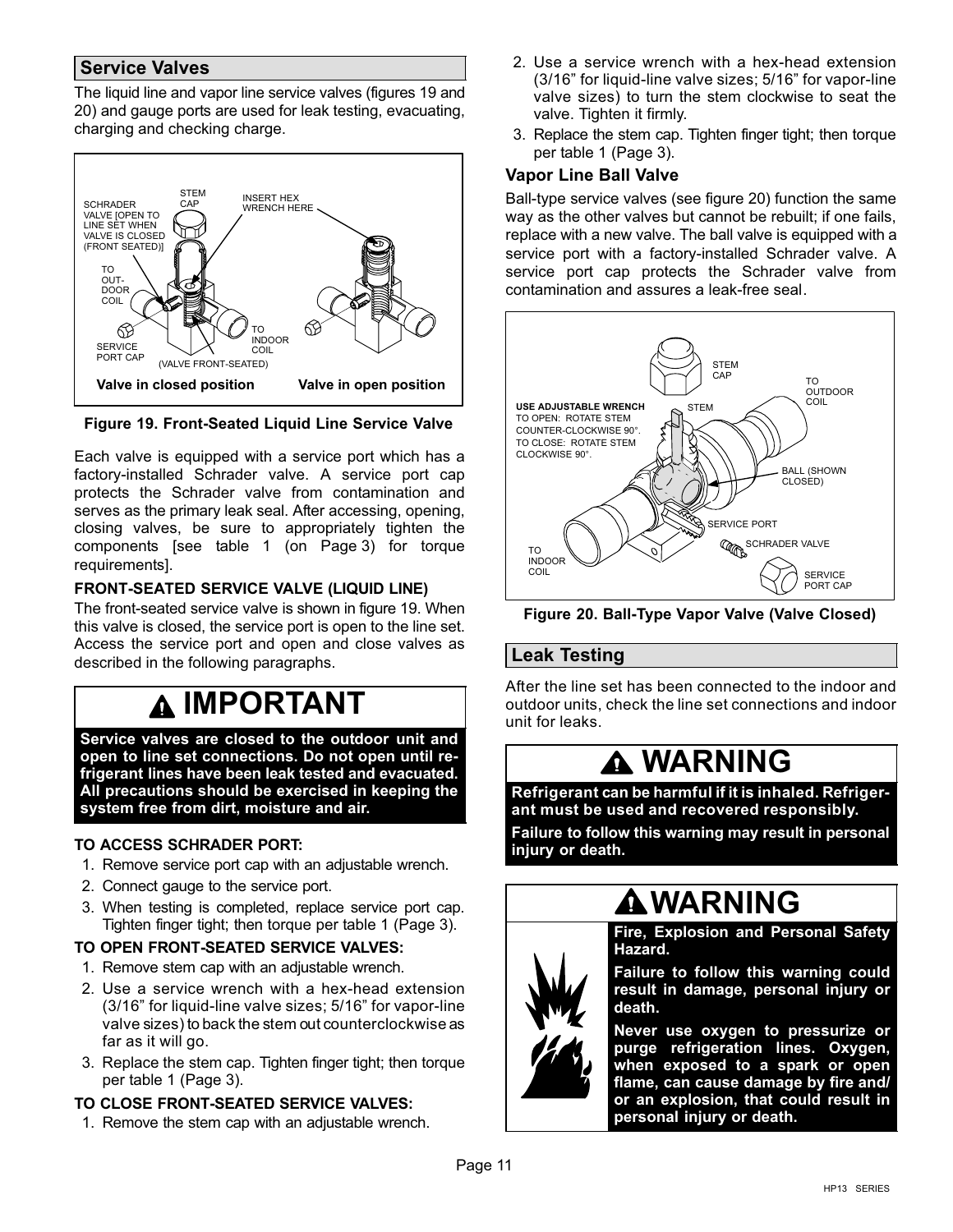## WARNING

<span id="page-11-0"></span>

When using a high pressure gas such as dry nitrogen to pressurize a refrigeration or air conditioning system, use a regulator that can control the pressure down to 1 or 2 psig (6.9 to 13.8 kPa).

### USING AN ELECTRONIC LEAK DETECTOR OR HALIDE

- 1. Connect a cylinder of HCFC−22 to the center port of the manifold gauge set.
- 2. With both manifold valves closed, open the valve on the HCFC−22 cylinder (vapor only).
- 3. Open the high pressure side of the manifold to allow the HCFC−22 into the line set and indoor unit. Weigh in a trace amount of HCFC−22. [A trace amount is a maximum of 2 ounces (57 g) or 3 pounds (31 kPa) pressure.] Close the valve on the HCFC−22 cylinder and the valve on the high pressure side of the manifold gauge set. Disconnect the HCFC−22 cylinder.
- 4. Connect a cylinder of dry nitrogen with a pressure regulating valve to the center port of the manifold gauge set.
- 5. Connect the manifold gauge set high pressure hose to the vapor valve service port. (Normally, the high pressure hose is connected to the liquid line port; however, connecting it to the vapor port better protects the manifold gauge set from high pressure damage.)
- 6. Adjust the dry nitrogen pressure to 150 psig (1034 kPa). Open the valve on the high side of the manifold gauge set which will pressurize line set and indoor unit.
- 7. After a few minutes, open a refrigerant port to ensure the refrigerant you added is adequate to be detected. (Amounts of refrigerant will vary with line lengths.) Check all joints for leaks. Purge dry nitrogen and HCFC−22 mixture. Correct any leaks and recheck.

### Evacuation

Evacuating the system of non−condensables is critical for proper operation of the unit. Non−condensables are defined as any gas that will not condense under temperatures and pressures present during operation of an air conditioning system. Non−condensables and water vapor combine with refrigerant to produce substances that corrode copper piping and compressor parts.

### IMPORTANT

Use a thermocouple or thermistor electronic vacuum gauge that is calibrated in microns. Use an instrument that reads from 50 microns to at least 23,000 microns.

- 1. Connect manifold gauge set to the service valve ports as follows:
	- low pressure gauge to vapor line service valve
	- high pressure gauge to liquid line service valve
- 2. Connect micron gauge.
- 3. Connect the vacuum pump (with vacuum gauge) to the center port of the manifold gauge set.
- 4. Open both manifold valves; start the vacuum pump.
- 5. Evacuate the line set and indoor unit to an absolute pressure of 23,000 microns (29.01 inches of mercury). During the early stages of evacuation, it is desirable to close the manifold gauge valve at least once to determine if there is a rapid rise in absolute pressure. A rapid rise in pressure indicates a relatively large leak. If this occurs, repeat the leak testing procedure.

NOTE - The term absolute pressure means the total actual pressure within a given volume or system, above the absolute zero of pressure. Absolute pressure in a vacuum is equal to atmospheric pressure minus vacuum pressure.

6. When the absolute pressure reaches 23,000 microns (29.01 inches of mercury), close the manifold gauge valves, turn off the vacuum pump and disconnect the manifold gauge center port hose from vacuum pump. Attach the manifold center port hose to a dry nitrogen cylinder with pressure regulator set to 150 psig (1034 kPa) and purge the hose. Open the manifold gauge valves to break the vacuum in the line set and indoor unit. Close the manifold gauge valves.

## WARNING

Danger of Equipment Damage! Avoid deep vacuum operation. Do not use compressors to evacuate a system. Extremely low vacuums can cause internal arcing and compressor failure. Damage caused by deep vacuum operation will void warranty.

- 7. Shut off the dry nitrogen cylinder and remove the manifold gauge hose from the cylinder. Open the manifold gauge valves to release the dry nitrogen from the line set and indoor unit.
- 8. Reconnect the manifold gauge to the vacuum pump, turn the pump on, and continue to evacuate the line set and indoor unit until the absolute pressure does not rise above 500 microns (29.9 inches of mercury) within a 20−minute period after shutting off the vacuum pump and closing the manifold gauge valves.
- 9. When the absolute pressure requirement above has been met, disconnect the manifold hose from the vacuum pump and connect it to an upright cylinder of HCFC−22 refrigerant. Open the manifold gauge valves to break the vacuum from 1 to 2 psig positive pressure in the line set and indoor unit. Close manifold gauge valves and shut off the HCFC−22 cylinder and remove the manifold gauge set.

### Start−Up

## **A IMPORTANT**

If unit is equipped with crankcase heater, it should be energized 24 hours before unit start−up to prevent compressor damage as a result of slugging.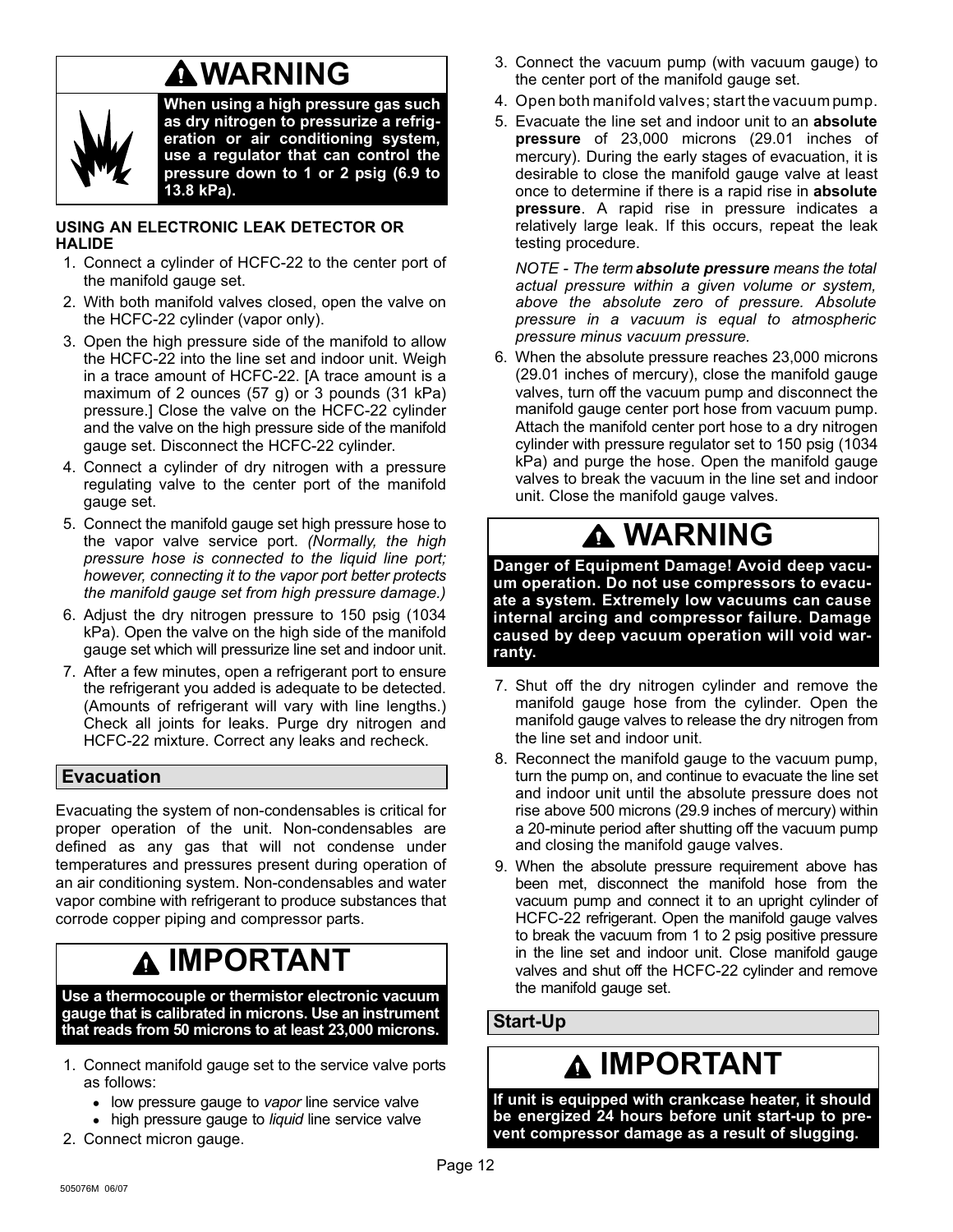- <span id="page-12-0"></span>1. Rotate fan to check for frozen bearings or binding.
- 2. Inspect all factory− and field-installed wiring for loose connections.
- 3. After evacuation is complete, open the liquid line and vapor line service valves (counterclockwise) to release refrigerant charge (contained in outdoor unit) into the system.
- 4. Replace stem caps and secure finger tight, then tighten an additional (1/6) one-sixth of a turn.
- 5. Check voltage supply at the disconnect switch. The voltage must be within the range listed on the unit nameplate. If not, do not start the equipment until the power company has been consulted and the voltage condition has been corrected.
- 6. Set the thermostat for a cooling demand. Turn on power to indoor blower unit and close the outdoor unit disconnect to start the unit.
- 7. Recheck voltage while the unit is running. Power must be within range shown on the nameplate.

### Refrigerant Charging

The unit is factory charged with the amount of HCFC−22 refrigerant indicated on the unit rating plate. This charge is based on a matching indoor coil and outdoor coil with a 15 foot (4.6 m) line set. For varying lengths of line set, refer to table 4 for refrigerant charge adjustment.

| Table 4. Refrigerant Charge per Line Set Lengths |  |  |
|--------------------------------------------------|--|--|
|--------------------------------------------------|--|--|

| <b>Liquid Line</b><br>Set Diameter                                                                                                           | Oz. per 5 ft. (g per 1.5m) adjust from<br>15 ft. (4.6m) line set* |  |  |  |  |
|----------------------------------------------------------------------------------------------------------------------------------------------|-------------------------------------------------------------------|--|--|--|--|
| 3/8 in. (9.5mm)                                                                                                                              | 3 ounce per 5 ft. (85g per 1.5m)                                  |  |  |  |  |
| NOTE - *If line length is greater than 15 ft. (4.6 m), add this amount. If<br>line length is less than 15 ft. (4.6 m), subtract this amount. |                                                                   |  |  |  |  |

The outdoor unit should be charged during warm weather. However, applications arise in which charging must occur in the colder months. The method of charging is determined by the unit's refrigerant metering device and the outdoor ambient temperature.

Measure the liquid line temperature and the outdoor ambient temperature as outlined below:

- 1. Close manifold gauge set valves. Connect the manifold gauge set to the service valves.
	- low pressure gauge to vapor valve service port
	- high pressure gauge to *liquid* valve service port
- 2. Connect the center manifold hose to an upright cylinder of HCFC−22.
- 3. Set the room thermostat to call for heat. This will create the necessary load for properly charging the system in the cooling cycle.
- 4. Use a digital thermometer to record the outdoor ambient temperature.
- 5. When the heating demand has been satisfied, switch the thermostat to cooling mode with a set point of  $68^{\circ}$ F  $(20^{\circ}C)$ . When pressures have stabilized, use a digital thermometer to record the liquid line temperature.
- 6. The outdoor temperature will determine which charging method to use. Proceed with the appropriate charging procedure.

### CHARGE USING THE WEIGH−IN METHOD-OUTDOOR TEMPERATURE <  $65^{\circ}$ F (18 $^{\circ}$ C)

If the system is void of refrigerant, or if the outdoor ambient temperature is cool, first, locate and repair any leaks and then weigh in the refrigerant charge into the unit.

- 1. Recover the refrigerant from the unit.
- 2. Conduct leak check; evacuate as previously outlined.
- 3. Weigh in the unit nameplate charge. If weighing facilities are not available or if charging the unit during warm weather, use one of the following procedures.

#### CHARGE USING THE SUBCOOLING METHOD— OUTDOOR TEMPERATURE < 65°F (18°C)

When the outdoor ambient temperature is below 65°F (18°C), use the subcooling method to charge the unit. It may be necessary to restrict the air flow through the outdoor coil to achieve pressures in the 200−250 psig (1379−1724 kPa) range. These higher pressures are necessary for checking the charge. Block equal sections of air intake panels and move obstructions sideways until the liquid pressure is in the 200−250 psig (1379−1724 kPa) range. See figure 21.



Figure 21. Blocking Outdoor Coil

- 1. With the manifold gauge hose still on the liquid service port and the unit's pressure stabilized, use a digital thermometer to record the liquid line temperature.
- 2. At the same time, record the liquid line pressure reading.
- 3. Use a temperature/pressure chart for HCFC−22 to determine the saturation temperature for the liquid line pressure reading.
- 4. Subtract the liquid line temperature from the saturation temperature (according to the chart) to determine subcooling.
- 5. Compare the subcooling value results with those in table 5. If subcooling is greater than shown, recover some refrigerant. If subcooling is less than shown, add some refrigerant.

#### Table 5. HP13 Subcooling Values

|                                                                                                                                                        | o<br>Saturation Temperature °F (°C)<br>Liquid Line Temperature °F (°C)<br>ο<br>Subcooling Value <sup>o</sup> F (°C)<br>Ω |           |        |            |        |        |      |
|--------------------------------------------------------------------------------------------------------------------------------------------------------|--------------------------------------------------------------------------------------------------------------------------|-----------|--------|------------|--------|--------|------|
| <b>Model</b>                                                                                                                                           | $-018$                                                                                                                   | $-024$    | $-030$ | $-036$     | $-042$ | $-048$ | -060 |
| °F<br>$(^{\circ}C)^{*}$                                                                                                                                | (3.3)                                                                                                                    | 11<br>(6) | (4.4)  | 6<br>(3.3) | (3.3)  | (2.2)  | (5)  |
| NOTE - For best results, use the same electronic thermometer to<br>check both outdoor-ambient and liquid-line temperatures.<br>*F: +/-1.0°; C: +/-0.5° |                                                                                                                          |           |        |            |        |        |      |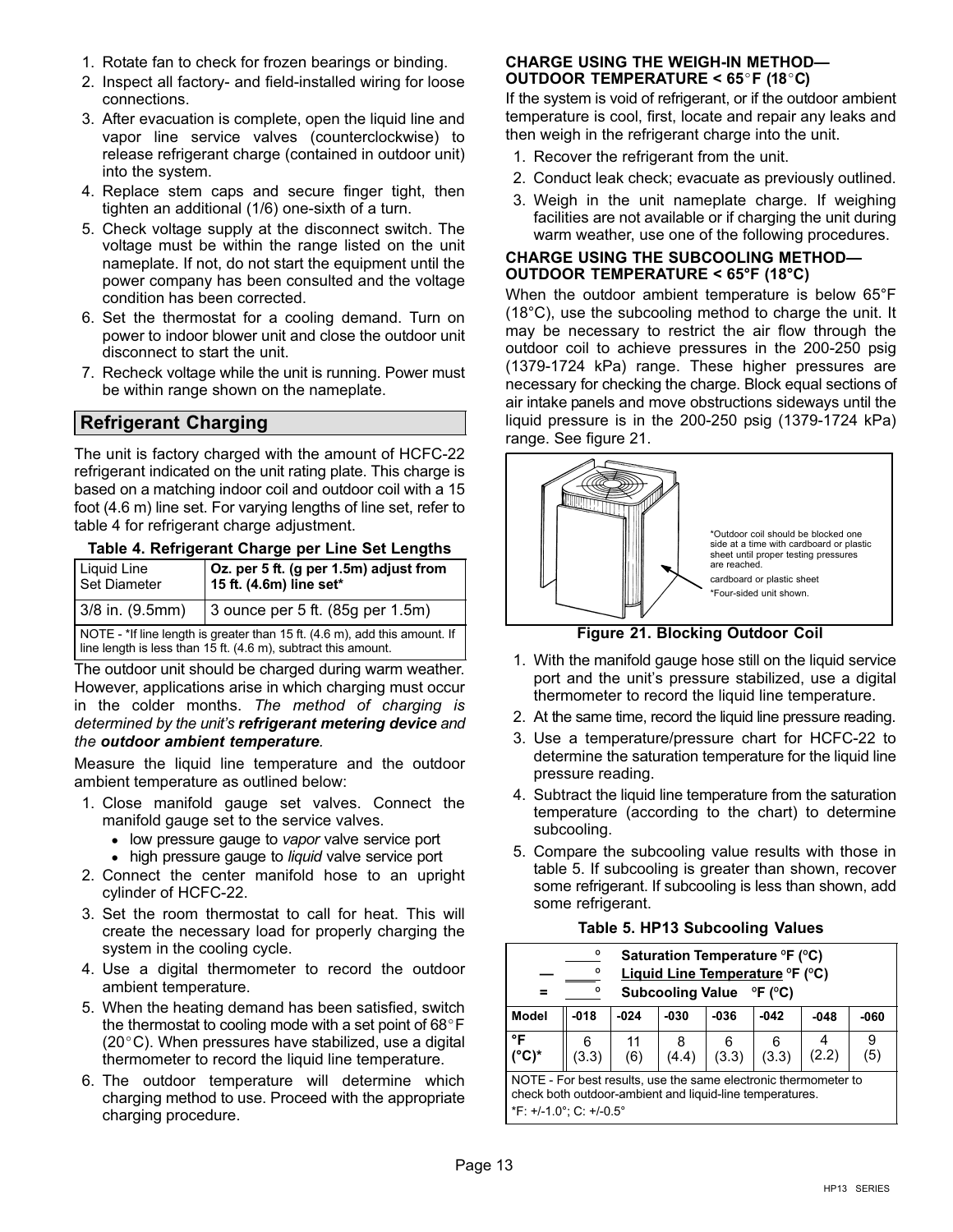#### CHARGE USING THE APPROACH METHOD − OUTDOOR TEMPERATURE  $\geq 65^{\circ}$ F (18 $^{\circ}$ C)

The following procedure is intended as a general guide and is for use on expansion valve systems only. For best results, indoor temperature should be 70°F (21°C) to 80°F (26°C). Monitor system pressures while charging.

- 1. Record outdoor ambient temperature using a digital thermometer.
- 2. Attach high pressure gauge set and operate unit for several minutes to allow system pressures to stabilize.
- 3. Compare stabilized pressures with those provided in table 7, "Normal Operating Pressures." Minor variations in these pressures may be expected due to differences in installations. Significant differences could mean that the system is not properly charged or that a problem exists with some component in the system. Pressures higher than those listed indicate that the system is overcharged. Pressures lower than those listed indicate that the system is undercharged. Verify adjusted charge using the approach method.
- 4. Use the same digital thermometer used to check outdoor ambient temperature to check liquid line temperature. Verify the unit charge using the approach method.
- 5. The difference between the ambient and liquid temperatures should match the approach values

given in table 6. If the values do not agree with the those in table 6, add refrigerant to lower the approach temperature or recover refrigerant from the system to increase the approach temperature.

### Table 6. HP13 Approach Values

|              | $\Omega$<br>Ω<br>о | Liquid Line Temperature ${}^{\circ}$ F ( ${}^{\circ}$ C)<br>Outdoor Temperature °F (°C)<br>Approach Temperature °F (°C) |      |            |        |        |        |
|--------------|--------------------|-------------------------------------------------------------------------------------------------------------------------|------|------------|--------|--------|--------|
| <b>Model</b> | $-018$             | $-024$                                                                                                                  | -030 | $-036$     | $-042$ | $-048$ | $-060$ |
| °F           | 3.9                | (4.4)                                                                                                                   | (5)  | 13<br>7.2) | (3.9)  | (5)    | 3.3    |

NOTE − For best results, use the same electronic thermometer to check both outdoor-ambient and liquid-line temperatures.

\*F: + / −1.0°; C: + / −0.5°

## IMPORTANT

Use table 7 as a general guide when performing maintenance checks. This is not a procedure for charging the unit (Refer to Charging / Checking Charge section). Minor variations in these pressures may be expected due to differences in installations. Significant differences could mean that the system is not properly charged or that a problem exists with some component in the system.

|                                  | HP13-018       | HP13-024       | HP13-030       | HP13-036       | HP13-042                                                                                                                  | HP13-048       | HP13-060       |  |  |  |
|----------------------------------|----------------|----------------|----------------|----------------|---------------------------------------------------------------------------------------------------------------------------|----------------|----------------|--|--|--|
| $\mathrm{P}F$ ( $\mathrm{C}$ )** | Liquid / Vapor | Liquid / Vapor | Liquid / Vapor | Liquid / Vapor | Liquid / Vapor                                                                                                            | Liquid / Vapor | Liquid / Vapor |  |  |  |
|                                  | Cooling        |                |                |                |                                                                                                                           |                |                |  |  |  |
| 65 (18)                          | 141 / 81       | 148 / 80       | 146 / 78       | 154 / 78       | 139 / 67                                                                                                                  | 146 / 75       | 139 / 74       |  |  |  |
| 75 (24)                          | 163/82         | 176 / 82       | 171/79         | 180 / 80       | 163 / 74                                                                                                                  | 171/77         | 164 / 77       |  |  |  |
| 85 (29)                          | 191 / 84       | 206/83         | 201 / 80       | 216/81         | 191/81                                                                                                                    | 198 / 78       | 193/78         |  |  |  |
| 95(35)                           | 222/85         | 240 / 84       | 233/81         | 246 / 81       | 220 / 84                                                                                                                  | 229/79         | 230/79         |  |  |  |
| 105(41)                          | 256 / 87       | 277 / 86       | 271/81         | 284 / 82       | 256 / 85                                                                                                                  | 268 / 81       | 262/82         |  |  |  |
| 115 (45)                         | 296 / 89       | 322/87         | 313/83         | 328 / 85       | 294 / 87                                                                                                                  | 308/81         | 300 / 84       |  |  |  |
|                                  |                |                |                | <b>Heating</b> |                                                                                                                           |                |                |  |  |  |
| 50(10)                           | 192 / 64       | 185/60         | 198 / 58       | 196 / 58       | 204/59                                                                                                                    | 197 / 39       | 213/58         |  |  |  |
| 40(4)                            | 180 / 53       | 176 / 50       | 188 / 47       | 185 / 47       | 195 / 49                                                                                                                  | 189 / 31       | 200/46         |  |  |  |
| $30(-1)$                         | 172/43         | 165/49         | 175 / 35       | 176 / 37       | 184 / 39                                                                                                                  | 181/25         | 189 / 37       |  |  |  |
| $20(-7)$                         | 164 / 34       | 162 / 31       | 163/26         | 170 / 30       | 178 / 32                                                                                                                  | 175 / 18       | 177 / 32       |  |  |  |
|                                  |                |                |                |                | *These are most-popular-match-up pressures. Indoor match up, indoor air quality, and indoor load cause pressures to vary. |                |                |  |  |  |

Table 7. HP13 Normal Operating Pressures - Liquid +10 & Vapor +5 PSIG<sup>\*</sup>

\*\*Temperature of the air entering the outside coil.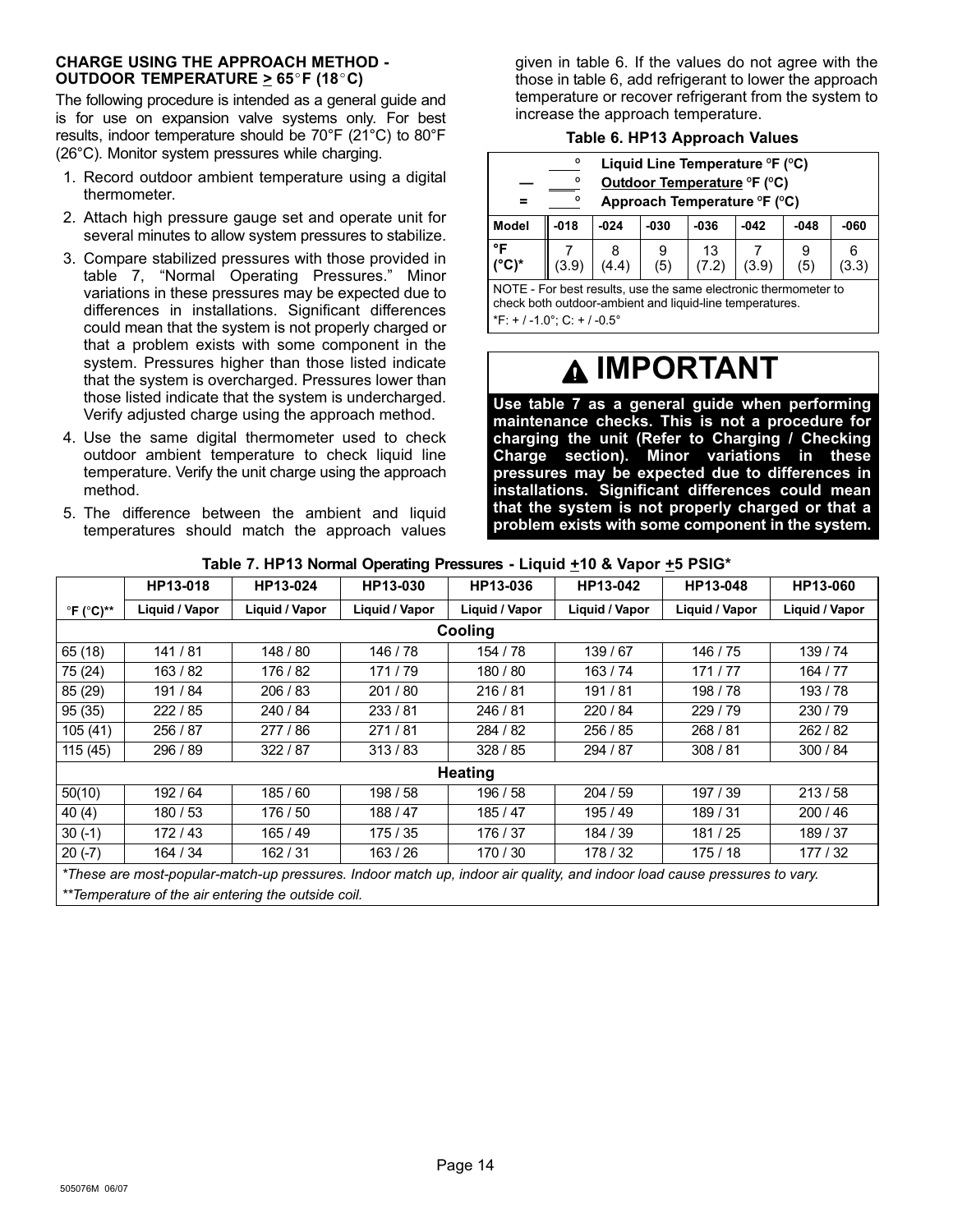### <span id="page-14-0"></span>System Operation

The outdoor unit and indoor blower cycle on demand from the room thermostat. When the thermostat blower switch is in the ON position, the indoor blower operates continuously.

### FILTER DRIER

The unit is equipped with a bi-flow filter drier. See figure [18.](#page-9-0) If replacement is necessary, order another of like design.

### CRANKCASE HEATER

### IMPORTANT

If unit is equipped with crankcase heater, it should be energized 24 hours before unit start−up to prevent compressor damage as a result of slugging.

### EMERGENCY HEAT FUNCTION (ROOM THERMOSTAT)

An emergency heat function is designed into some room thermostats. This feature is applicable when isolation of outdoor unit is required or when auxiliary electric heat is staged by outdoor thermostats. When the room thermostat is placed in the emergency heat position, the outdoor unit control circuit is isolated from power and field-provided relays bypass the outdoor thermostats. An amber indicating light simultaneously comes on to remind the homeowner that he is operating in the emergency heat mode.

Emergency heat is usually used during an outdoor shutdown, but it should also be used following a power outage if power has been off for over an hour and the outdoor temperature is below 50°F (10°C). System should be left in the emergency heat mode at least six hours to allow the crankcase heater sufficient time to prevent compressor slugging.

### Defrost System

The HP13 defrost system includes two components: a defrost thermostat and a defrost control.

#### DEFROST THERMOSTAT

The defrost thermostat is located on the liquid line between the check expansion valve and the distributor. When defrost thermostat senses 42°F (5.5°C) or cooler, the thermostat contacts close and send a signal to the defrost control board to start the defrost timing. It also terminates defrost when the liquid line warms up to 70°F (21°C).

### DEFROST CONTROL

The defrost control board includes the combined functions of a time/temperature defrost control, defrost relay, diagnostic LEDs and terminal strip for field wiring connections. See figure 22.

The control provides automatic switching from normal heating operation to defrost mode and back. During compressor cycle (call for defrost), the control accumulates compressor run times at 30-, 60-, or 90-minute field−adjustable intervals. If the defrost thermostat is closed when the selected compressor run time interval ends, the defrost relay is energized and defrost begins.



#### Figure 22. HP13 Outdoor Unit Defrost Control Board

### DEFROST CONTROL TIMING PINS

Each timing pin selection provides a different accumulated compressor run time period for one defrost cycle. This time period must occur before a defrost cycle is initiated. The defrost interval can be adjusted to 30 (T1), 60 (T2), or 90 (T3) minutes (see figure 22). The defrost timing jumper is factory−installed to provide a 90−minute defrost interval. If the timing selector jumper is not in place, the control defaults to a 90−minute defrost interval. The maximum defrost period is 14 minutes and cannot be adjusted.

A TEST option is provided for troubleshooting. The TEST mode may be started any time the unit is in the heating mode and the defrost thermostat is closed or jumpered. If the jumper is in the TEST position at power-up, the control will ignore the test pins. When the jumper is placed across the TEST pins for two seconds, the control will enter the defrost mode. If the jumper is removed before an additional 5−second period has elapsed (7 seconds total), the unit will remain in defrost mode until the defrost thermostat opens or 14 minutes have passed. If the jumper is not removed until after the additional 5−second period has elapsed, the defrost will terminate and the test option will not function again until the jumper is removed and re−applied.

### COMPRESSOR DELAY

The defrost board has a field−selectable function to reduce occasional sounds that may occur while the unit is cycling in and out of the defrost mode. The compressor will be cycled off for 30 seconds going in and out of the defrost mode when the compressor delay jumper is removed.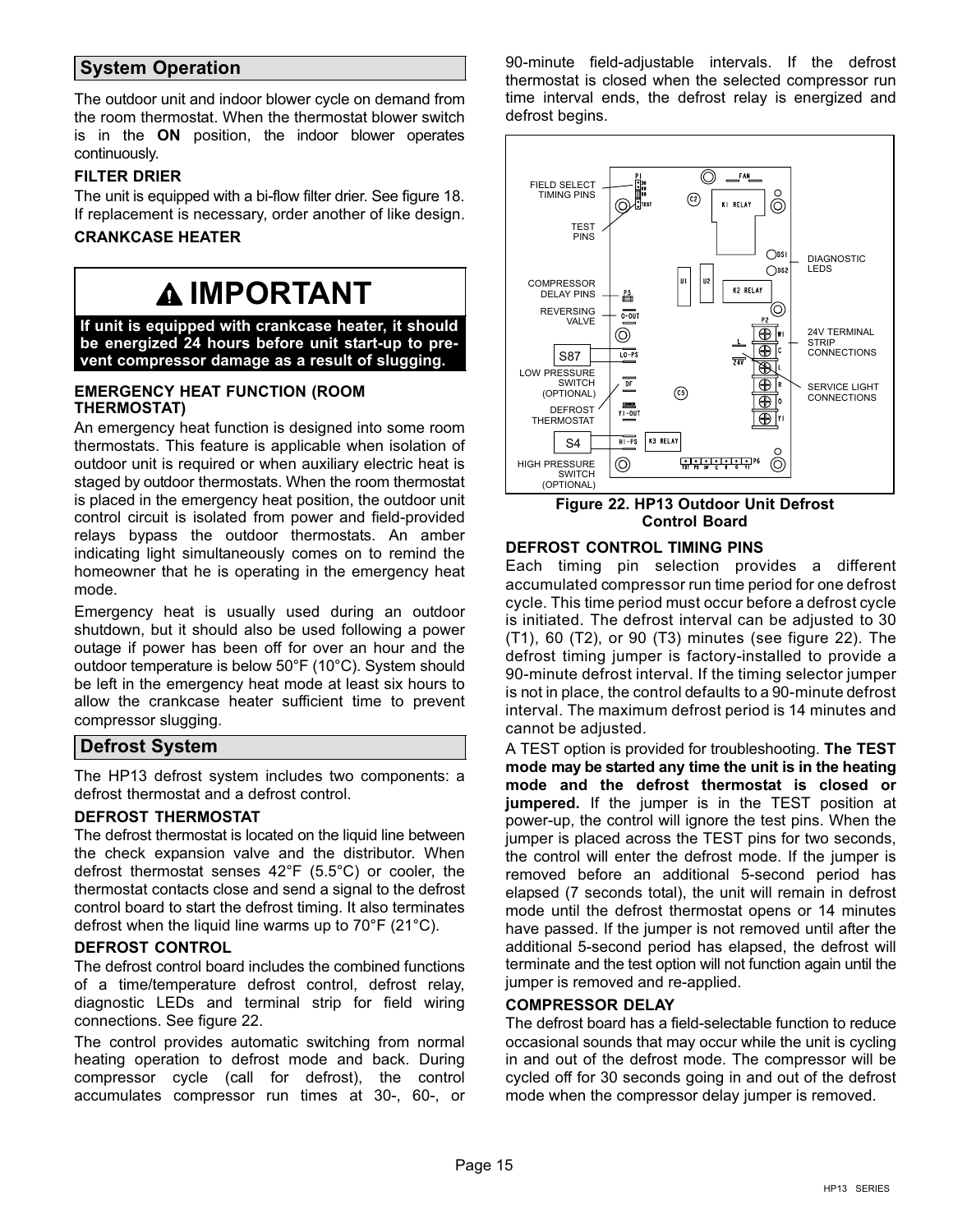<span id="page-15-0"></span>NOTE - The 30-second "off" cycle is not functional when jumpering the TEST pins.

### TIME DELAY

The timed-off delay is five minutes long. The delay helps to protect the compressor from short-cycling in case the power to the unit is interrupted or a pressure switch opens. The delay is bypassed by placing the timer select jumper across the TEST pins for 0.5 seconds.

### Pressure Switch Circuit

The defrost control incorporates two pressure switch circuits. The optional high pressure switch (S4) connects to the board's HI PS terminals. The board also includes connections for an optional low pressure, or loss-of-charge-pressure, switch (S87). Switches are shown in figure [22.](#page-14-0)

During a single demand cycle, the defrost control will lock out the unit after the fifth time that the circuit is interrupted by any pressure switch wired to the control board. In addition, the diagnostic LEDs will indicate a locked-out pressure switch after the fifth occurrence of an open pressure switch (see Table 8). The unit will remain locked out until power to the board is interrupted, then re-established or until the jumper is applied to the TEST pins for 0.5 seconds.

NOTE − The defrost control board ignores input from the low-pressure switch terminals as follows: -

- during the TEST mode,
- during the defrost cycle,
- during the 90-second start-up period,
- and for the first 90 seconds each time the reversing valve switches heat/cool modes.

### Diagnostic LEDs

The defrost board uses two LEDs for diagnostics. The LEDs flash a specific sequence according to the condition.

| <b>Defrost Control Board Diagnostic LED</b> |                         |               |  |  |  |  |  |
|---------------------------------------------|-------------------------|---------------|--|--|--|--|--|
| Mode                                        | Green LED (DS2)         | Red LED (DS1) |  |  |  |  |  |
| No power to control                         | OFF                     | OFF           |  |  |  |  |  |
| Normal operation /<br>power to control      | Simultaneous Slow FLASH |               |  |  |  |  |  |
| Anti-short cycle lock-<br>out               | Alternating Slow FLASH  |               |  |  |  |  |  |
| Low pressure switch<br>fault (Optional)     | OFF                     | Slow FLASH    |  |  |  |  |  |
| Low pressure switch<br>lockout (Optional)   | OFF                     | ON            |  |  |  |  |  |
| High pressure switch<br>fault (Optional)    | <b>Slow FLASH</b>       | OFF           |  |  |  |  |  |
| High pressure switch<br>lockout (Optional)  | ON                      | OFF           |  |  |  |  |  |

### **Maintenance**

### WARNING



Electric shock hazard. Can cause injury or death. Before attempting to perform any service or maintenance, turn the electrical power to unit OFF at disconnect switch(es). Unit may have multiple power supplies.

Before the start of each heating and cooling season, the following service checks should be performed by a qualified service technician. First, turn off electrical power to the unit prior to performing unit maintenance.

 Inspect and clean the outdoor and indoor coils. The outdoor coil may be flushed with a water hose.

NOTE − It may be necessary to flush the outdoor coil more frequently if it is exposed to substances which are corrosive or which block airflow across the coil (e.g., pet urine, cottonwood seeds, etc.)

- Visually inspect the refrigerant lines and coils for leaks.
- Check wiring for loose connections.
- Check voltage at the indoor and outdoor units (with units operating).
- Check the amperage draw at the outdoor fan motor, compressor, and indoor blower motor. Values should be compared with those given on unit nameplate.
- Check, clean (or replace) indoor unit filters.
- Check the refrigerant charge and gauge the system pressures.
- Check the condensate drain line for free and unobstructed flow; clean, if necessary.
- Adjust blower speed for cooling. Measure the pressure drop over the coil to determine the correct blower CFM. Refer to the unit information service manual for pressure drop tables and procedure.

NOTE − If owner reports insufficient cooling, the unit should be gauged and refrigerant charge checked. Refer to section on refrigerant charging in this instruction.

### Optional Accessories

Refer to the Engineering Handbook for optional accessories that may apply to this unit. The following may or may not apply:

- Loss of Charge Kit
- High Pressure Switch Kit
- Mild Weather Kit
- Compressor Monitor
- Compressor Crankcase Heater
- Mounting Bases
- Sound Cover
- Low Ambient Kit
- Monitor Kit
- Dave Lennox Signature Stat<sup>™</sup> Room Thermostat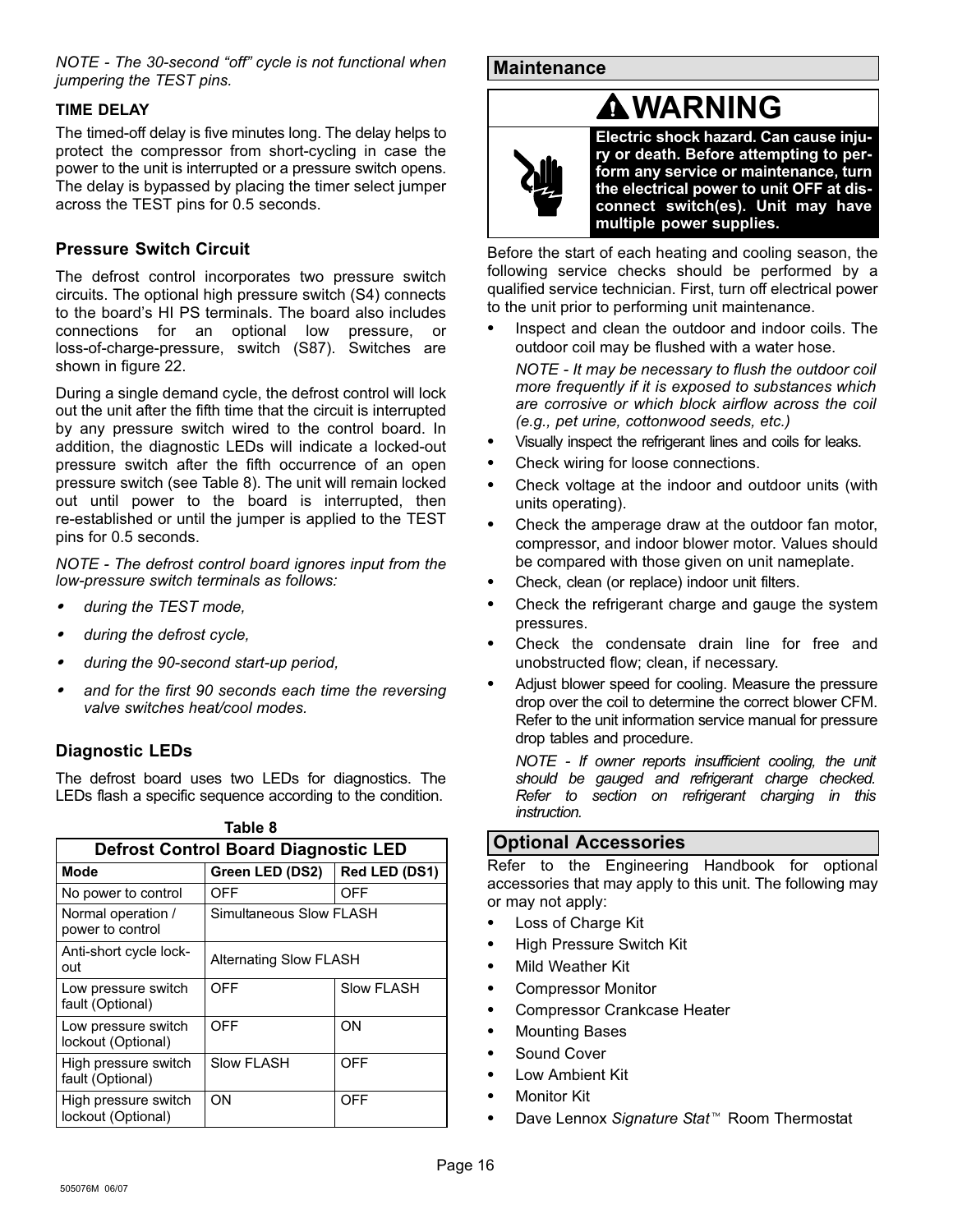### <span id="page-16-0"></span>Homeowner Information

In order to ensure peak performance, your system must be properly maintained. Clogged filters and blocked airflow prevent your unit from operating at its most efficient level.

- 1. Air Filter-Ask your Lennox dealer to show you where your indoor unit's filter is located. It will be either at the indoor unit (installed internal or external to the cabinet) or behind a return air grille in the wall or ceiling. Check the filter monthly and clean or replace it as needed.
- 2. Disposable Filter-Disposable filters should be replaced with a filter of the same type and size.

NOTE − If you are unsure about the filter required for your system, call your Lennox dealer for assistance.

### IMPORTANT

Turn off electrical power to the unit at the<br><u>disconnect </u> switch before performing any disconnect switch before performing maintenance. The unit may have multiple power supplies.

3. Reusable Filter—Many indoor units are equipped with reusable foam filters. Clean foam filters with a mild soap and water solution; rinse thoroughly; allow filter to dry completely before returning it to the unit or grille.

NOTE − The filter and all access panels must be in place any time the unit is in operation.

- 4. Electronic Air Cleaner—Some systems are equipped with an electronic air cleaner, designed to remove airborne particles from the air passing through the cleaner. If your system is so equipped, ask your dealer for maintenance instructions.
- 5. Indoor Unit—The indoor unit's evaporator coil is equipped with a drain pan to collect condensate formed as your system removes humidity from the inside air. Have your dealer show you the location of the drain line and how to check for obstructions. (This would also apply to an auxiliary drain, if installed.)

## IMPORTANT

Sprinklers and soaker hoses should not be installed where they could cause prolonged exposure to the outdoor unit by treated water. Prolonged exposure of the unit to treated water (i.e., sprinkler systems, soakers, waste water, etc.) will corrode the surface of steel and aluminum parts and diminish performance and longevity of the unit.

6. Outdoor Unit--Make sure no obstructions restrict airflow to the outdoor unit. Leaves, trash or shrubs crowding the unit cause the outdoor unit to work harder and use more energy. Keep shrubbery trimmed away from the unit and periodically check for debris which collects around the unit.

When removing debris from around the unit, be aware of metal edges on parts and screws. Although special care has been taken to keep exposed edges to a minimum, physical contact with metal edges and corners while applying excessive force or rapid motion can result in personal injury.

Cleaning of the outdoor unit's coil should be performed by a trained service technician. Contact your dealer and set up a schedule (preferably twice a year, but at least once a year) to inspect and service your air conditioning or heat pump system.

### HEAT PUMP OPERATION

Your new Lennox heat pump has several characteristics that you should be aware of:

- Heat pumps satisfy heating demand by delivering large amounts of warm air into the living space. This is quite different from gas- or oil-fired furnaces or an electric furnace which deliver lower volumes of considerably hotter air to heat the space.
- Do not be alarmed if you notice frost on the outdoor coil in the winter months. Frost develops on the outdoor coil during the heating cycle when temperatures are below 45°F (7°C). An electronic control activates a defrost cycle lasting 5 to 15 minutes at preset intervals to clear the outdoor coil of the frost.
- During the defrost cycle, you may notice steam rising from the outdoor unit. This is a normal occurrence. The thermostat may engage auxiliary heat during the defrost cycle to satisfy a heating demand; however, the unit will return to normal operation at the conclusion of the defrost cycle.

#### IN CASE OF EXTENDED POWER OUTAGE...

If the outdoor temperature is below 50°F (10°C) and power to your outdoor unit has been interrupted for 6 hours or longer, observe the following when restoring power to your heat pump system.

- Set the room thermostat selector to the "Emergency Heat" setting to obtain temporary heat for a minimum of 6 hours. This will allow system refrigerant pressures and temperatures enough time to return to a stabilized condition.
- In Emergency Heat mode, all heating demand is satisfied by auxiliary heat; heat pump operation is locked out. After a six-hour "warm-up" period, the thermostat can then be switched to the "Heat" setting and normal heat pump operation may resume.

### Thermostat Operation

Though your thermostat may vary somewhat from the description below, its operation will be similar.

#### TEMPERATURE SETTING LEVERS

Most heat pump thermostats have two temperature selector levers: one for heating and one for cooling. Set the levers or dials to the desired temperature setpoints for both heating and cooling. Avoid frequent temperature adjustment; turning the unit off and back on before pressures equalize puts stress on the unit compressor.